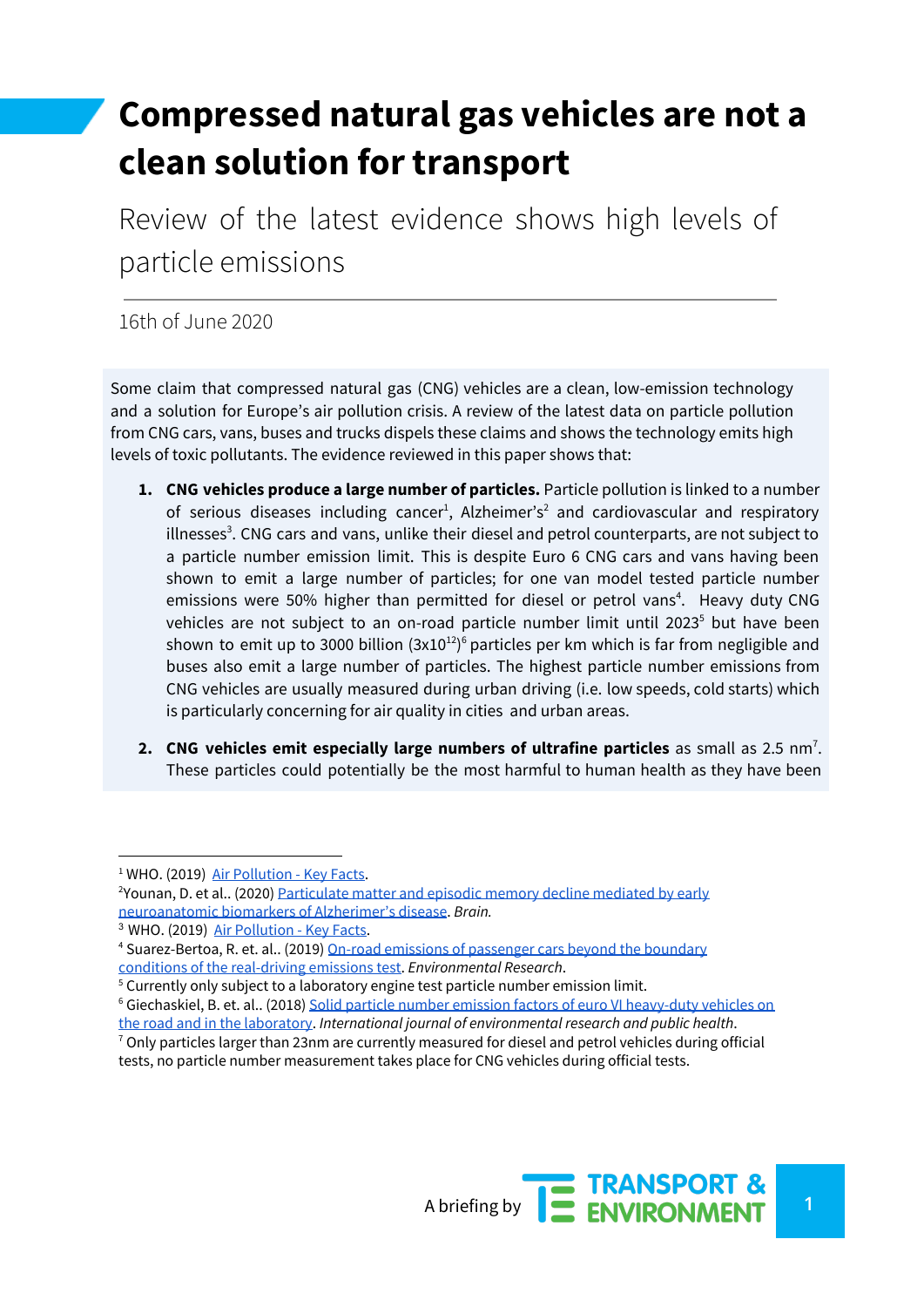shown to penetrate deep into the body and have been linked to an increased risk of brain cancer<sup>8</sup>. If particles as small as 2.5nm are taken into account, the total amount of particles emitted by CNG cars and vans increases by between 100-500 times<sup>9</sup>. For heavy duty CNG vehicles, extending the measurement range down to 10nm has been shown to increase the total amount of particles by  $100\%^{10}$  and this is likely to increase if 2.5nm particles are considered.

**3. CNG vehicles can emit large amounts of ammonia which contributes to particle pollution.** On-road testing of Euro 6 CNG cars and vans has shown that these vehicles can emit up to 20mg/km<sup>11</sup> and 66mg/km<sup>12</sup> of ammonia, respectively. As 1mg of ammonia is estimated to form 1mg of particle pollution, ammonia emissions from CNG vehicles can contribute significantly to PM<sub>2.5</sub> (particles smaller than 2.5 microns in size) air pollution. At present cars and vans are not subject to an ammonia emission limit.

CNG cannot therefore be considered a clean or low emission technology. Policies or financial incentives to promote CNG in order to improve air quality are counterproductive and the only way to truly reduce air pollution from transport and achieve the 'zero pollution ambition' of the European Green Deal is to move away from vehicles with an internal combustion engine and fully embrace zero emission mobility. In order to achieve this and to limit the environmental and health impacts of CNG vehicles, T&E proposes the following policy recommendations:

- **1. EU funding frameworks and policy strategies should not classify CNG as a clean vehicle technology or sustainable transport fuel.** A number of EU policy instruments including the Alternative Fuel Infrastructure Directive (AFID), Connecting Europe Facility (CEF) and Clean Vehicles Directive (CVD) allow gas technologies, including CNG, to be labeled as clean and therefore benefit from policy and financial support. This is not in line with the EU Green Deal and is not supported by evidence which shows CNG vehicles emit dangerous pollutants and are therefore decisively not clean. In the future - eg. the Next Generation EU Fund and EU Budget 2021-2027 - only zero emissions technology and infrastructure should be eligible. No binding targets for gas infrastructure or support for local authorities to purchase CNG light or heavy duty vehicles should be allowed.
- **2. CNG vehicles should not be counted, labelled or marketed as a 'cleaner, low emission' option for Low-Emission Zones, tolls, taxes or public procurement policies across Europe.** The research summarised above shows CNG is not a low polluting option

<sup>&</sup>lt;sup>8</sup> Weichenthal, S. et al.. (2020) [Within-City](https://journals.lww.com/epidem/Fulltext/2020/03000/Within_city_Spatial_Variations_in_Ambient.4.aspx) Spatial Variations in Ambient Ultrafine Particle [Concentrations](https://journals.lww.com/epidem/Fulltext/2020/03000/Within_city_Spatial_Variations_in_Ambient.4.aspx) and Incident Brain Tumors in Adults. *Epidemiology*.

<sup>9</sup> Compared to the 23nm measurement threshold used during regulatory tests for petrol and diesel vehicles.

<sup>&</sup>lt;sup>10</sup> Giechaskiel, B. et.al.. (2019) Regulating particle number [measurements](https://reader.elsevier.com/reader/sd/pii/S0013935119300805?token=EBF3BD393EA262D8106A41EE9D0BFF0E1337FE4775AB0E8E98C7484333E811609B907C840D56F2ED4BE6F46541A41B97) from the tailpipe of [light-duty](https://reader.elsevier.com/reader/sd/pii/S0013935119300805?token=EBF3BD393EA262D8106A41EE9D0BFF0E1337FE4775AB0E8E98C7484333E811609B907C840D56F2ED4BE6F46541A41B97) vehicles: The next step?. *Environmental Research.*

<sup>&</sup>lt;sup>11</sup> Suarez-Bertoa, R. et. al.. (2019) On-road emissions of [passenger](https://www.sciencedirect.com/science/article/pii/S001393511930369X) cars beyond the boundary conditions of the [real-driving](https://www.sciencedirect.com/science/article/pii/S001393511930369X) emissions test. *Environmental Research.*

<sup>12</sup> Kontses, A. et.al.. (2019) Particle number (PN) [emissions](https://www.sciencedirect.com/science/article/abs/pii/S1352231019307654) from gasoline, diesel, LPG, CNG and [hybrid-electric](https://www.sciencedirect.com/science/article/abs/pii/S1352231019307654) light-duty vehicles under real-world driving conditions. *Atmospheric Environment.*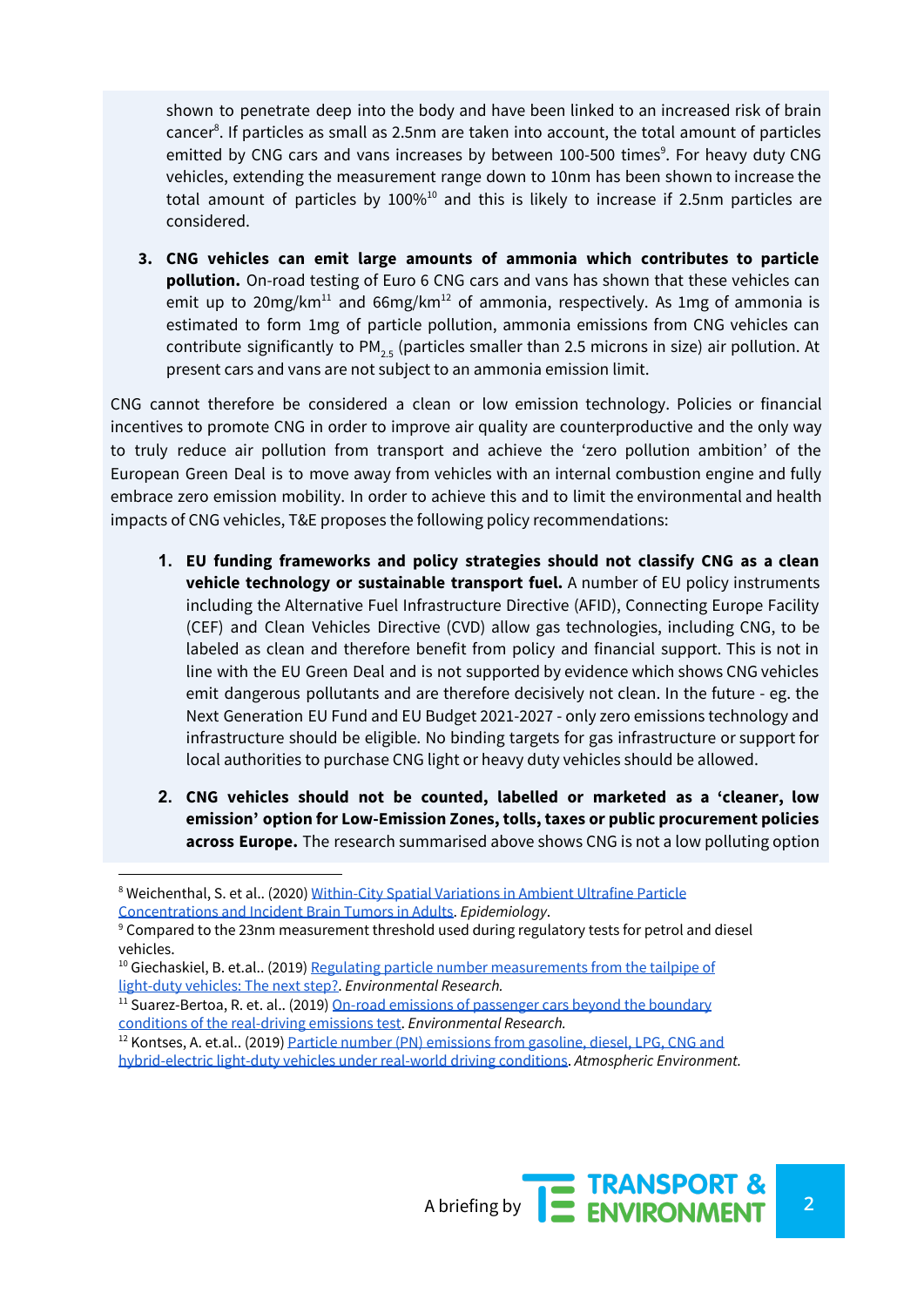when all pollution from CNG vehicles is taken into account. As such, these vehicles should not be treated as low emission (e.g. when it comes to tolls for commercial vehicles or Low-Emission Zones) where other conventionally fuelled vehicles are banned. Public procurement should not include the purchase of CNG vehicles especially buses as this will fail to improve air quality in towns and cities. Only truly zero or low emission capable technologies (e.g. battery and fuel cell) should be classified as clean given they do not produce tailpipe emissions.

- **3. A particle number emission limit must be introduced for light duty CNG vehicles in the future post-Euro 6 emission standards.** This limit must be set at a low enough level to ensure particle filters are mandatory for all CNG vehicles, as filters are rarely if ever fitted on CNG vehicles at present. Given that particle filters are already fitted to direct-injection petrol,diesel cars and trucks and will be fitted to gas trucks from 2023, swift adaptation of this technology for CNG cars and vans should be possible.
- **4. Vehicle emissions testing should include all particles.** Particle number measurement during official tests<sup>13</sup> must go beyond the current 23nm size threshold. Accurate measurement down to 10nm is already possible on the road and in the laboratory. Further improvements to the measurement equipment should be made to allow for the measurement of particles as small as 2.5 nm in the laboratory during type-approval, even if in practice this might require accepting a lower measurement accuracy for these particles. This would ensure that all particles released from vehicle exhausts are regulated which is of great importance given their harm to human health and the environment.
- **5. The implementation date of the on-road particle number limit for heavy duty (HD) CNG vehicles (part of EURO VI Step E) should be brought forward and aligned with 14 the implementation date for diesel heavy duty vehicles.** The current provisions give CNG HD vehicles an unfair regulatory advantage by giving CNG an additional 2 years to comply, compared to diesel vehicles.
- **6. An ammonia emission limit needs to be introduced for all light duty passenger cars and vans.** An ammonia emission limit already exists for heavy duty trucks, however an ammonia emission limit should also be implemented for cars and vans to ensure that ammonia emissions from all vehicles are reduced.

The upcoming post-Euro 6 emissions legislation that the European Commission has now started working on is the right opportunity to implement the new limits for particle and ammonia

<sup>&</sup>lt;sup>13</sup> Laboratory (World Harmonised Light Vehicle Test Procedure (WLTP)) and road (Real Driving Emissions (RDE) based type-approval and in-service conformity testing for cars and vans. Laboratory (World Harmonised Stationary cycle (WHSC) and World Harmonised Transient Cycle (WHTC) and on road emission testing using a Portable Emissions Measurement System (PEMS) for type-approval and in-service conformity testing for buses and trucks.

<sup>&</sup>lt;sup>14</sup> [C\(2019\)](https://ec.europa.eu/info/law/better-regulation/have-your-say/initiatives/11814-Amendment-to-the-emissions-type-approval-testing-for-heavy-duty-vehicles-with-portable-emissions-measurement-systems) 7884 final amending Regulation (EU) No 582/2011.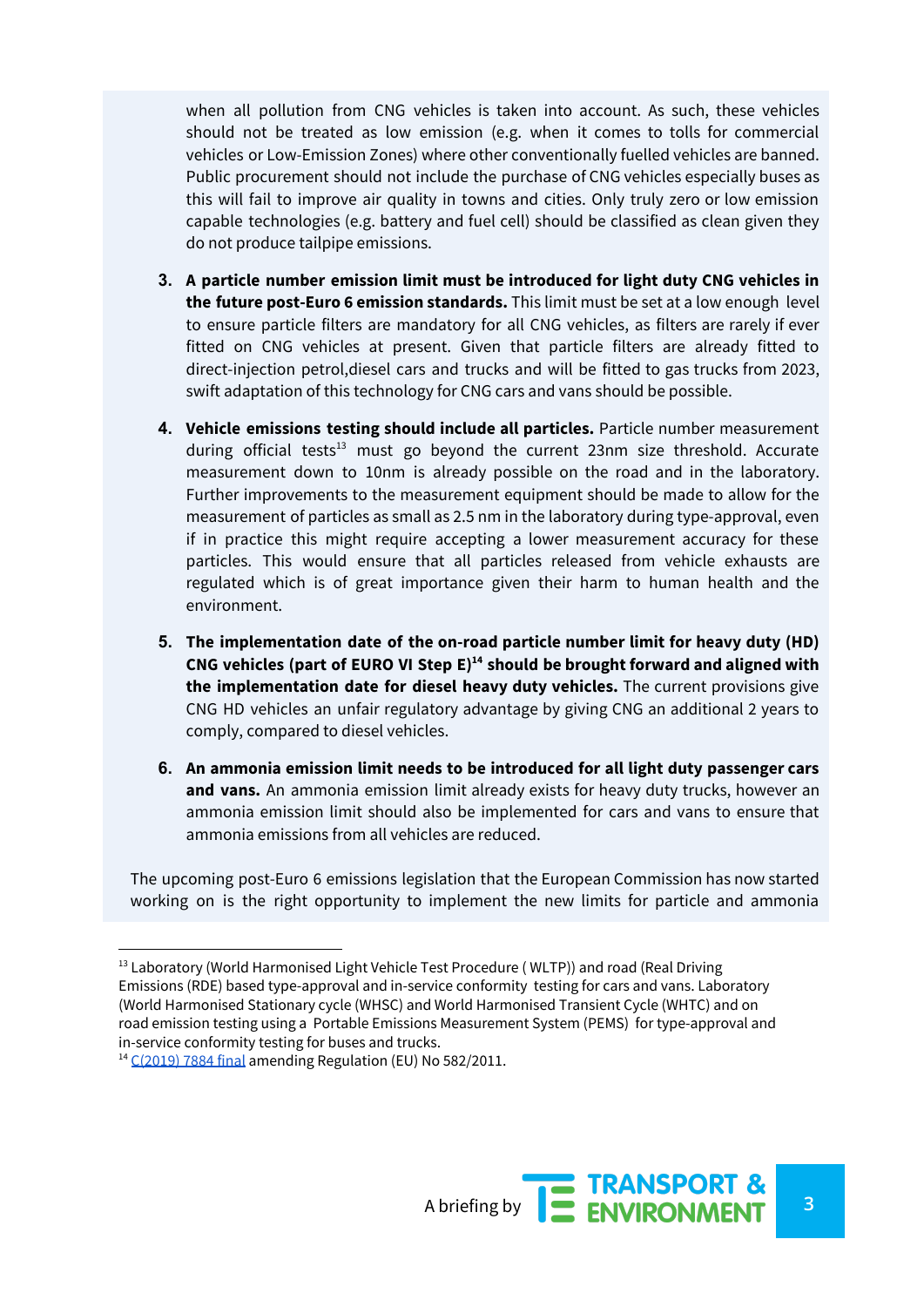emissions described above. But strengthening emission limits and test procedures is not enough. The future Euro standards must also deliver zero emission technology as outlined in the European Green Deal by mapping out a clear pathway towards only zero emission new vehicle sales. All new cars and vans must emit zero pollution as well as zero  $CO<sub>2</sub>$  emission (via EU CO<sub>2</sub> standards) by 2035 at the latest, and all new heavy duty vehicles by 2040 in order to achieve the EU's goal of net zero CO<sub>2</sub> emissions by 2050. In the context of the current Covid-19 pandemic, the move to zero emission mobility, both in terms of air pollutant and  $CO<sub>2</sub>$  emissions, is more important than ever as public health experts warn that polluted air probably makes people more susceptible to viruses<sup>15</sup> and the World Health Organisation has stated that climate change will likely increase the occurrence of infectious diseases. 16

While switching away from fossil gas to biogas or biomethane is one proposed solution for making gas-powered vehicles cleaner and enabling reductions in  $CO<sub>2</sub>$  emissions, T&E has analysed this possibility and has come to the conclusion that it is not a viable solution neither for air quality nor for decarbonising road transport $17$ . Firstly, as the chemical composition of fossil gas and biomethane does not vary significantly, switching to biomethane is not expected to result in a significant decrease or elimination of particle emissions<sup>18</sup> or other pollutants such as NOx (nitrogen oxides) .As such, even when powered with biomethane, gas vehicles will continue to contribute to air pollution. Secondly, there is not enough sustainable biogas/biomethane feedstocks (wastes, residues) in the EU to meet the energy demand of EU transport. Even if sustainable feedstocks are exploited to their maximum potential, biomethane could only cover 6.2-9.5% of transport's energy needs.<sup>19</sup> Thirdly, it is impossible to ensure that gas vehicles actually run on biogas or biomethane as the two fuels are essentially interchangeable, there is no monitoring of use or compliance mechanism in place and it is highly unlikely that an effective mechanism could be introduced in the future.

## 1. Introduction: Particle pollution is a big problem in Europe

Particle pollution is increasingly seen across Europe as the biggest problem for air quality, with the latest report from the European Environmental Agency showing that progress in the reduction of PM<sub>2.5</sub> pollution (particulate matter smaller than 2.5 microns) has effectively stalled at a point where 7 out of 10 residents of European cities breathe air above the World Health Organisations' recommended particle pollution threshold $20$ . This is of serious concern to public



<sup>&</sup>lt;sup>15</sup> European Public Health Alliance. (2020, 03, 16) [Coronavirus](https://epha.org/coronavirus-threat-greater-for-polluted-cities/) threat greater for polluted cities.

<sup>&</sup>lt;sup>16</sup> World Health Organisation. (2020, 03, 30) Climate change and human health - risks and [responses.](https://www.who.int/globalchange/summary/en/index5.html) [Summary.](https://www.who.int/globalchange/summary/en/index5.html)

<sup>&</sup>lt;sup>17</sup> T&E. (2018) CNG and LNG for [vehicles](https://www.transportenvironment.org/sites/te/files/publications/2018_10_TE_CNG_and_LNG_for_vehicles_and_ships_the_facts_EN.pdf) and ships - the facts.

<sup>&</sup>lt;sup>18</sup> Lim, C. (2015) Performance and emission [characteristics](https://www.sciencedirect.com/science/article/abs/pii/S0306261914011349) of a vehicle fueled with enriched biogas and [natural](https://www.sciencedirect.com/science/article/abs/pii/S0306261914011349) gases. *Applied Energy*.

<sup>&</sup>lt;sup>19</sup> T&E. (2018) CNG and LNG for [vehicles](https://www.transportenvironment.org/sites/te/files/publications/2018_10_TE_CNG_and_LNG_for_vehicles_and_ships_the_facts_EN.pdf) and ships- the facts.

<sup>&</sup>lt;sup>20</sup> EEA. (2019) Air quality in [Europe.](https://www.eea.europa.eu/publications/air-quality-in-europe-2019)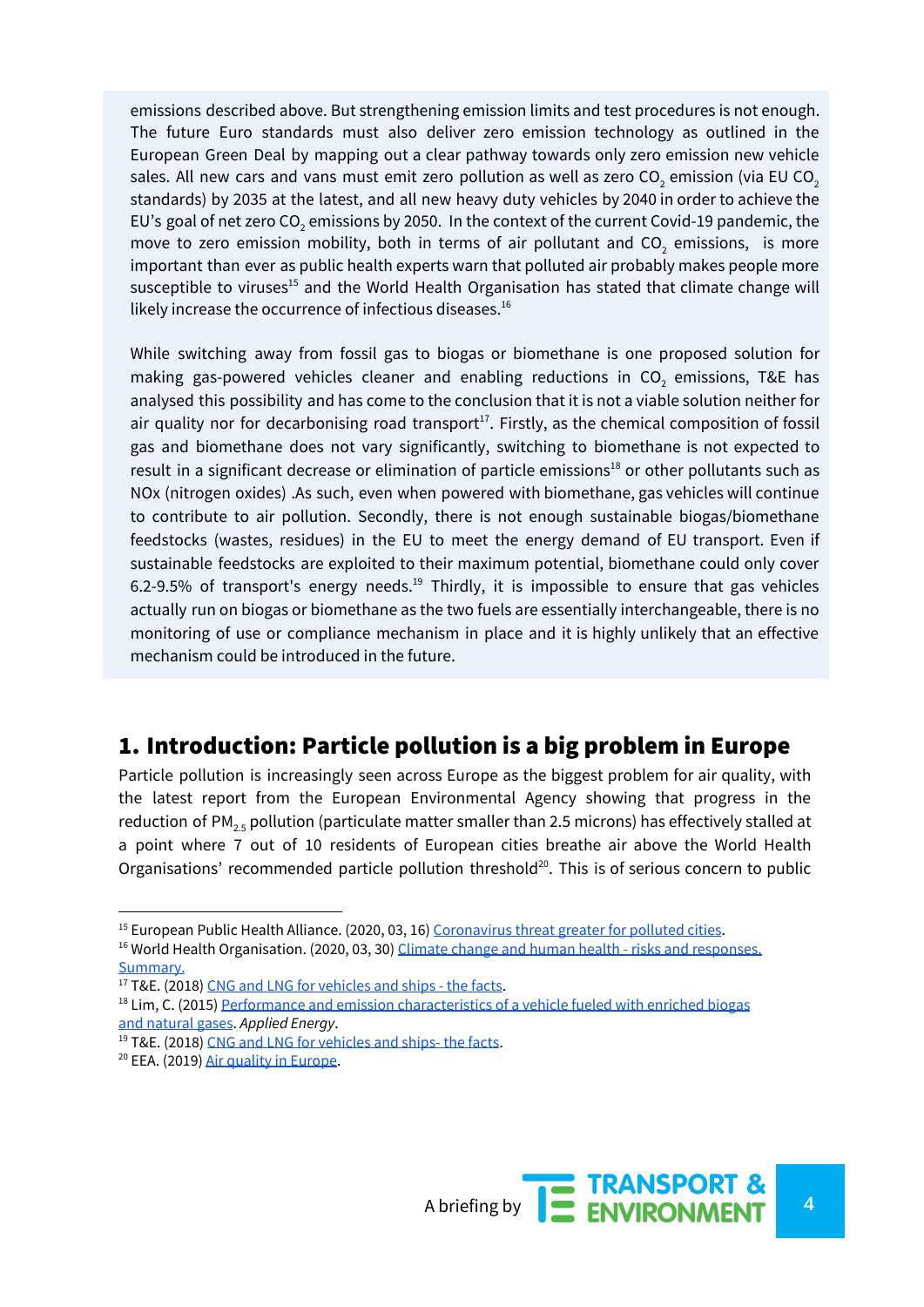health as particle pollution has been linked to a number of serious diseases including cancer<sup>21</sup>, Alzheimer's<sup>22</sup> and cardiovascular and respiratory illnesses<sup>23</sup> and thus far no safe level of air pollution can be identified<sup>24</sup>. In cities, road transport is a large contributor to PM<sub>2.5</sub> pollution, accounting for  $29\%$  of PM $_{2.5}$  emissions in Brussels $^{25}$ , 54% in Madrid $^{26}$  and 31% in Warsaw $^{27}$ .

In recent years parts of the automotive industry have been heralding CNG (compressed natural gas) cars, buses and trucks as a solution to this air pollution crisis, boldy claiming that these vehicles produce virtually no particle pollution. VW maintains that the 'fraction of fine particles is minimal' in the exhaust emissions from driving in CNG mode, available in the hugely popular Golf and Polo models<sup>28</sup>. Truck maker Scania claims that their new CNG XT range truck 'emits 95% fewer particles<sup>,29</sup> compared to diesel counterparts and Volvo Trucks claim that their CNG trucks emit 'very low levels of harmful particles'<sup>30</sup>and finally the Belgian natural gas distributor Fluxys says that CNG vehicles emit 'practically no particles' $^{\rm 31}.$ 

However, a review of the latest scientific studies focusing on the number of particles emitted from CNG vehicles including very small currently unregulated particles (<23nm) , rather than just the mass of particles emitted shows that CNG vehicles do in fact emit a large amount of particle pollution and therefore cannot be seen as a clean option when it comes to road transport. This short report will summarise the latest evidence on CNG particle pollution including smaller than 23nm particle emissions and provide key policy recommendations to limit the environmental and health impacts of these vehicles.

<sup>26</sup> Medio Ambiente y Movilidad. (December 2019) Inventario de emisiones de [contaminantes](https://www.madrid.es/UnidadesDescentralizadas/Sostenibilidad/EspeInf/EnergiayCC/04CambioClimatico/4aInventario/Ficheros/Inventario_emisiones_INV2017.pdf) a la [atmósfera](https://www.madrid.es/UnidadesDescentralizadas/Sostenibilidad/EspeInf/EnergiayCC/04CambioClimatico/4aInventario/Ficheros/Inventario_emisiones_INV2017.pdf) en el municipio de Madrid 2017. Documento 1- Resumen de las emisiones (periodo 1999-2017).

<sup>28</sup> VW. (2019, 01,19) [Volkswagen](https://www.volkswagen-newsroom.com/en/press-releases/volkswagen-gives-some-gas-with-new-tgi-models-4621) gives some gas with new TGI models.



<sup>&</sup>lt;sup>21</sup> WHO. (2019) Air [Pollution](https://www.who.int/en/news-room/fact-sheets/detail/ambient-(outdoor)-air-quality-and-health) - Key Facts.

<sup>&</sup>lt;sup>22</sup> Younan, D. et. al.. (2020) [Particulate](https://academic.oup.com/brain/article-abstract/143/1/289/5628036?redirectedFrom=fulltext) matter and episodic memory decline mediated by early [neuroanatomic](https://academic.oup.com/brain/article-abstract/143/1/289/5628036?redirectedFrom=fulltext) biomarkers of Alzherimer's disease. *Brain.*

<sup>&</sup>lt;sup>23</sup> WHO. (2019) Air [Pollution](https://www.who.int/en/news-room/fact-sheets/detail/ambient-(outdoor)-air-quality-and-health) - Key Facts.

<sup>&</sup>lt;sup>24</sup> HEI. (21st-22nd January 2020) Brussels Meeting on Air Pollution and Health: Recent [Advances](https://www.healtheffects.org/meeting/brussels-meeting-air-pollution-and-health-recent-advances-inform-european-green-deal) to inform the [European](https://www.healtheffects.org/meeting/brussels-meeting-air-pollution-and-health-recent-advances-inform-european-green-deal) Green Deal.

 $25$  Brussels Low Emission Zone. (January 2019) [Expected](https://lez.brussels/medias/lez-note-en-vdef.pdf?context=bWFzdGVyfGRvY3VtZW50c3w4NzEwNjI3fGFwcGxpY2F0aW9uL3BkZnxkb2N1bWVudHMvaGFiL2gzYy84ODAxNjI2Njg1NDcwLnBkZnxlNGNhYmZmYThmYjQ0MTczODE3MmU3MzYyYzc2ODdiOGZjYWFkOGYyNzNjZWM4OTA4MmJiYmU2NTgwMGVhOGFl) effects from the low emission zone on car fleet and air quality in the [Brussels](https://lez.brussels/medias/lez-note-en-vdef.pdf?context=bWFzdGVyfGRvY3VtZW50c3w4NzEwNjI3fGFwcGxpY2F0aW9uL3BkZnxkb2N1bWVudHMvaGFiL2gzYy84ODAxNjI2Njg1NDcwLnBkZnxlNGNhYmZmYThmYjQ0MTczODE3MmU3MzYyYzc2ODdiOGZjYWFkOGYyNzNjZWM4OTA4MmJiYmU2NTgwMGVhOGFl) region.

<sup>&</sup>lt;sup>27</sup> 21% exhaust, 10% non-exhaust. Juda-Rezler. K. et. al.. (2020) [Characterization](https://reader.elsevier.com/reader/sd/pii/S0048969720302394?token=1A6C6216EB5084542C9ABD778E2CF997D6414E3179A7C8B05C6AB349CFD31CF3F0A43BDF631EEEF2D6F42F5F83CD3CB0) of atmospheric PM<sub>[2.5](https://reader.elsevier.com/reader/sd/pii/S0048969720302394?token=1A6C6216EB5084542C9ABD778E2CF997D6414E3179A7C8B05C6AB349CFD31CF3F0A43BDF631EEEF2D6F42F5F83CD3CB0)</sub> sources at a Central European urban [background](https://reader.elsevier.com/reader/sd/pii/S0048969720302394?token=1A6C6216EB5084542C9ABD778E2CF997D6414E3179A7C8B05C6AB349CFD31CF3F0A43BDF631EEEF2D6F42F5F83CD3CB0) site. *Science of the Total Environment*.

<sup>29</sup>[https://www.scania.com/group/en/home/newsroom/news/2018/first-scania-gas-powered-version-of-xt-de](https://www.scania.com/group/en/home/newsroom/news/2018/first-scania-gas-powered-version-of-xt-delivered-to-belgium.html) [livered-to-belgium.html](https://www.scania.com/group/en/home/newsroom/news/2018/first-scania-gas-powered-version-of-xt-delivered-to-belgium.html) Accessed 20/05/2019

<sup>30</sup> <https://www.volvotrucks.co.uk/en-gb/trucks/trucks/volvo-fe/volvo-fe-cng.html> Accessed 20/05/2020

<sup>31</sup> Colleyn, M. (2018, 06, 18) Bruxelles ouvre la voie au gaz pour [remplacer](https://www.lecho.be/economie-politique/belgique/bruxelles/bruxelles-ouvre-la-voie-au-gaz-pour-remplacer-le-diesel/10022124.html) le diesel. L'Echo.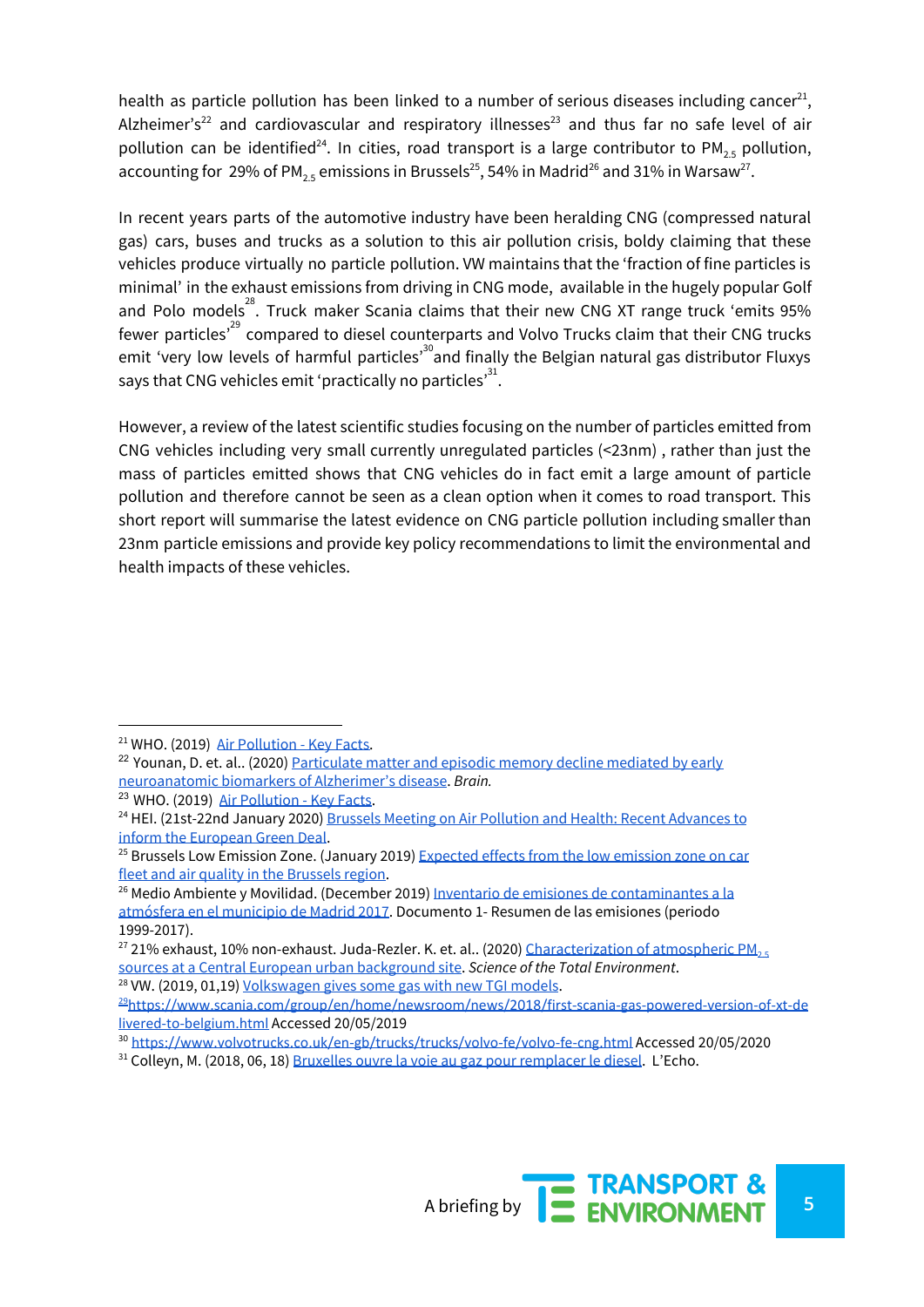# 2. Particle number pollution from CNG must be regulated and particle filters fitted

### 2.1 The number of particles, not only their mass, determines the health impact

Firstly, most of the claims of auto manufacturers regarding the supposed 'low' levels of particle pollution from CNG vehicles are based on the reduction of Particulate Matter (PM) compared to diesel. However, this metric does not tell the full story of particle pollution; PM represents the total **mass** of all of the particles emitted from the exhaust but gives no indication on the **number** of particles emitted. The problem with CNG vehicles is that they emit a large **number** of very small particles<sup>32</sup>, which are on average much smaller than diesel particles. As these particles are smaller they also have a much lower **mass** and contribute very little to total PM, compared to diesel particles. This difference in particle mass allows manufacturer's to claim that CNG vehicles produce a lot less particles than other internal combustion technologies and that particle emissions from CNG are 'almost completely eliminated'. But this is only true when looking at particle **mass** and not particle **number**. When particle number emissions are taken into account, the emission of particles from CNG can be very high, in some cases higher than the particle number emission limits applicable to equivalent petrol and diesel technology $^{33}$ .

Furthermore, from an air quality perspective only focusing on particle **mass** and not particle **number** pollution from CNG vehicles is a big problem as there is a growing body of evidence to suggest that the number of particles emitted from vehicle exhausts is a better indicator of certain health effects than particle mass<sup>34</sup>. Most recently, an increase in the ambient concentration of particles by 10,000/cm<sup>3</sup> has been shown to increase the risk of developing hypertension/diabetes by 3-4%, heart failure by 2-5% and brain tumours by 10-  $13\%$ <sup>35</sup>. This is equivalent to one new brain tumour case per 100,000 people for every 10,000/cm<sup>3</sup> increase in the number of ultrafine particles. The latest recommendation from experts is that future vehicle emissions standards should move to regulating particle number primarily<sup>36</sup>. As such, it is particle **number** not particle **mass** emissions that should be primarily considered when discussing particle pollution from combustion-engined vehicles, including CNG.

#### 2.2 No particle number limit means no particle filters for CNG

CNG passenger cars and vans are not subject to a particle number emission limit. This is despite such a limit being in place for all diesel cars since 2013 and all direct-injection petrol cars from 2015. This legislative loophole gives CNG cars as well as port-fuel injection petrol cars an unfair

<sup>&</sup>lt;sup>32</sup> DownToTen. Samaras, Z. (2019) Measuring automotive exhaust particles down to 10

nanometers-DownToTen. Integer Emissions Summit & AdBlue Conference Europe 2019. Munich.

<sup>&</sup>lt;sup>33</sup> Suarez-Bertoa, R. et. al.. (2019) On-road emissions of [passenger](https://www.sciencedirect.com/science/article/pii/S001393511930369X) cars beyond the boundary

conditions of the [real-driving](https://www.sciencedirect.com/science/article/pii/S001393511930369X) emissions test. *Environmental Research*.

<sup>&</sup>lt;sup>34</sup> DEFRA. Particle number [concentrations](https://uk-air.defra.gov.uk/networks/network-info?view=particle) network. Accessed [25/02/2020](https://uk-air.defra.gov.uk/networks/network-info?view=particle).

<sup>&</sup>lt;sup>35</sup> Weichenthal, S. (2019) Emerging health impacts of ambient ultrafine particles and deep learning for air pollution exposure science. ETH-Nanoparticle Conference. Zurich.

<sup>&</sup>lt;sup>36</sup> CLOVE. (2020, 02, 04) Study on post-Euro 6/VI emission standards in Europe (Part B), presentation to AGVES. Brussels.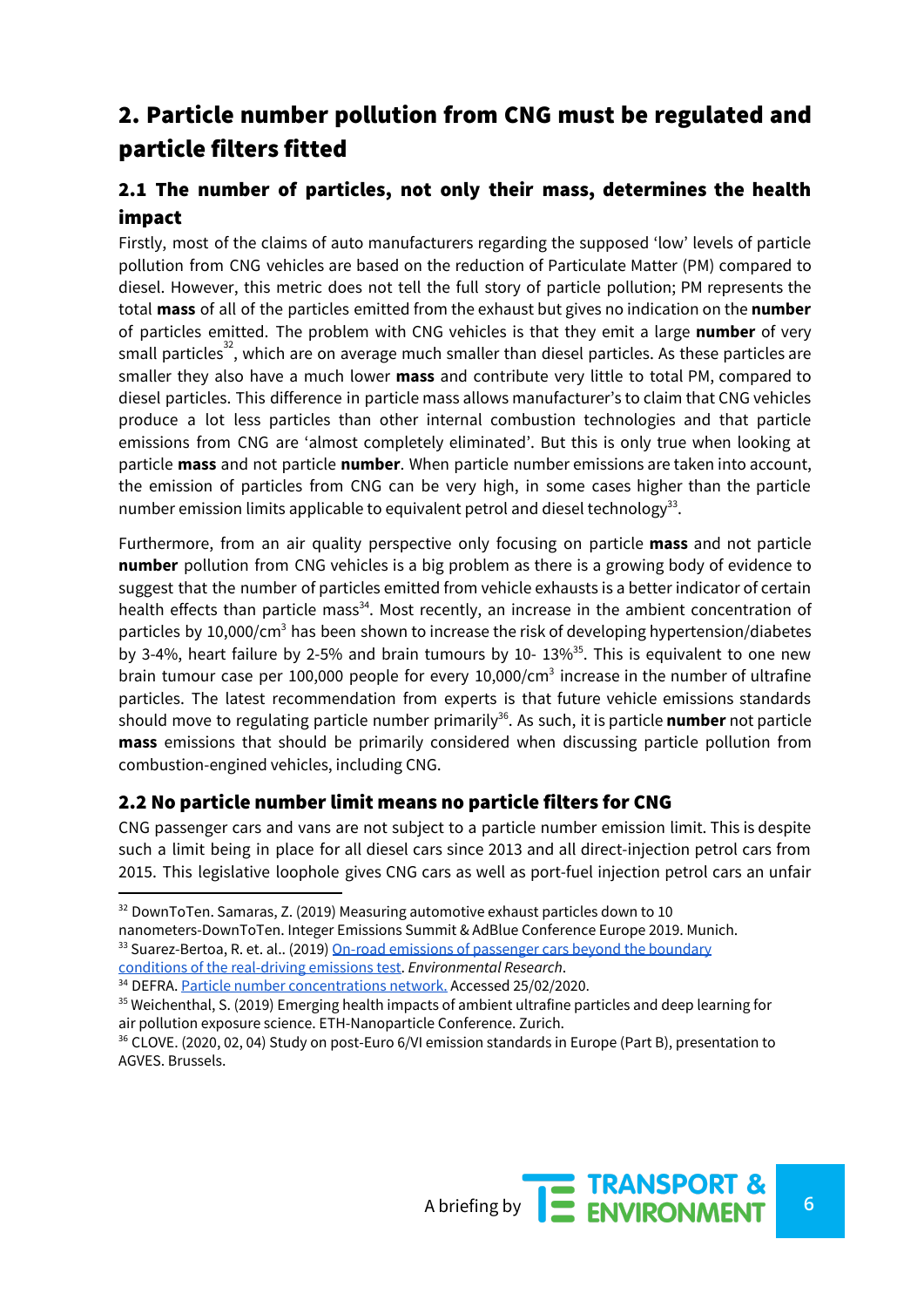advantage compared to diesel, direct-injection petrol or electric cars as CNG vehicles are effectively able to emit an unlimited number of particles. Consequently, particle filters, which reduce the amount of particle pollution released from the tailpipe (but do not eliminate them all together, allowing as many as 600 billion to be emitted for each kilometer)) and are used on all diesel and direct-injection petrol cars, are rarely, if ever, used for CNG cars and vans.

For heavy duty CNG vehicles the latest step of the EURO VI heavy duty regulation (Step E) $^{37}$ introduces an on-road particle number emission limit for all heavy duty vehicles. However, compared to diesel vehicles, CNG vehicles are given an additional two years (from 2023) to comply with the particle emission limit, once again giving CNG vehicles an unfair advantage compared to other propulsion technologies and allowing these vehicles to continue emitting huge amounts of particle pollution for three years longer than necessary. Moreover, as we will see, the current measurement procedure could still allow them to avoid fitting a filter.

Given that particle filters are already fitted to petrol and diesel cars and trucks and might be fitted to CNG trucks from 2023, swift adaptation of this technology for CNG cars and vans should be possible.

# 3. Large numbers of particles are emitted from all types of CNG vehicles

The next section discusses the emissions of currently regulated larger than 23nm solid particles. For unregulated smaller than 23nm solid particles please see section 4.

#### 3.1. CNG trucks can emit more particles than is allowed for passenger cars

While truck manufacturers make claims that CNG trucks emit 'very low levels of harmful particles'  $38$  A recent truck emission testing project has shown that particle number emissions from trucks driving on urban and rural roads can be much higher than is allowed for diesel and petrol passenger cars.

A recent project called the 'Dedicated to gas study'<sup>39</sup>, focused on pollutant emissions from heavy duty gas vehicles. The two CNG trucks tested were both the same Euro VI 26 tonne rigid truck model except one was an older generation of the other. The road based PEMS tests under a light load of 60%<sup>40</sup> show that particle number emissions stay below the  $6x10^{11}/km$  PN limit applicable to light duty cars and vans. However, when the load is increased to 100% of the maximum payload, PN emissions exceed this threshold under all driving conditions with particularly high emissions during urban driving of more than three times the allowable PN emissions of cars and vans. Unfortunately, the author's of this study presented the PN result in particles emitted per



 $37$  [C\(2019\)](https://ec.europa.eu/info/law/better-regulation/have-your-say/initiatives/11814-Amendment-to-the-emissions-type-approval-testing-for-heavy-duty-vehicles-with-portable-emissions-measurement-systems) 7884 final amending Regulation (EU) No 582/2011.

<sup>38</sup> [https://www.volvotrucks.be/nl-be/trucks/volvo-fe/volvo-fe-cng.html.](https://www.volvotrucks.be/nl-be/trucks/volvo-fe/volvo-fe-cng.html) Accessed 15/07/2019.

<sup>&</sup>lt;sup>39</sup> Cenex. Lejona. V. (2019) [Dedicated](https://www.cenex.co.uk/app/uploads/2019/11/324-003-004-Dedicated-to-Gas-Assessing-the-Viability-of-Gas-Vehicles.pdf) to Gas. An Innovate UK research project to assess the viability of gas [vehicles](https://www.cenex.co.uk/app/uploads/2019/11/324-003-004-Dedicated-to-Gas-Assessing-the-Viability-of-Gas-Vehicles.pdf).

<sup>40</sup> 60% of maximum payload.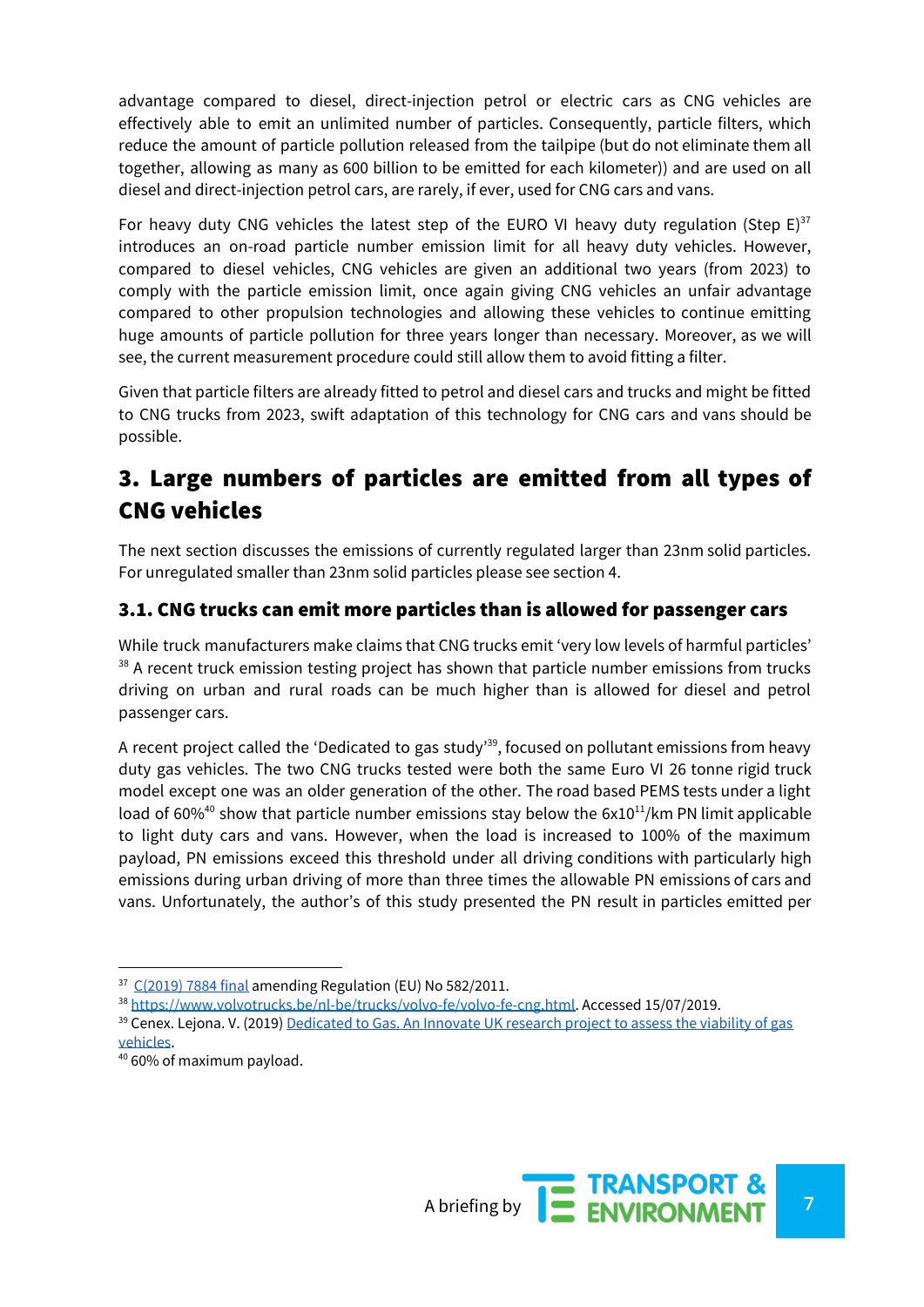kilometer, not kilowatt hour, making a comparison to the legal heavy-duty PN emission limit which is expressed in particles per kilowatt hour impossible.

The laboratory based World Harmonised Transient Cycle (WHTC) tests<sup>41</sup> (Figure. 1) also showed that both trucks emit large numbers of particles, particularly during urban and rural driving. The urban driving particle number emissions were almost  $3 \times 10^{12}$  /km and during rural driving emissions were around 2 x  $10^{12}$  /km. In comparison, the particle number emission limit for petrol and diesel cars and vans is 6  $x10^{11}$  /km, around 50% less than emitted from these two trucks.<sup>42</sup> Worryingly, the test data also shows that the newer model of the truck emits more particle pollution during urban and motorway driving than the older generation. While some of the difference could potentially be due to test-to-test variability, the newest generation of trucks should have the best and 'cleanest' engine and emission control technology and should reasonably be expected to have lower particle emissions than the previous generation model. Here, this does not appear to be the case, with the newest generation truck producing more particle pollution. The results of this study not only show that CNG trucks can produce a large amount of particles but also suggests that particle pollution from certain CNG trucks during urban and motorway driving might be increasing - a step backwards for air quality. This is particularly concerning given that many urban areas are already struggling with high levels of particle pollution.



**Figure 1. Results of WHTC dynamometer testing of two 26 tonne CNG trucks from the 'Dedicated to Gas study' . Particle number emissions are particularly high during urban and rural driving. The 43 green line denotes the particle number emission limit for Euro 6 cars and vans.**

 $42$  The authors of the study provided the PN emission results in #/km instead of #/kWH making a comparison to the heavy duty PN emission limits impossible



<sup>&</sup>lt;sup>41</sup> Tested on dyno with 50% payload.

<sup>&</sup>lt;sup>43</sup> Cenex. Lejona. V. (2019) [Dedicated](https://www.cenex.co.uk/app/uploads/2019/11/324-003-004-Dedicated-to-Gas-Assessing-the-Viability-of-Gas-Vehicles.pdf) to Gas. An Innovate UK research project to assess the viability of gas [vehicles.](https://www.cenex.co.uk/app/uploads/2019/11/324-003-004-Dedicated-to-Gas-Assessing-the-Viability-of-Gas-Vehicles.pdf)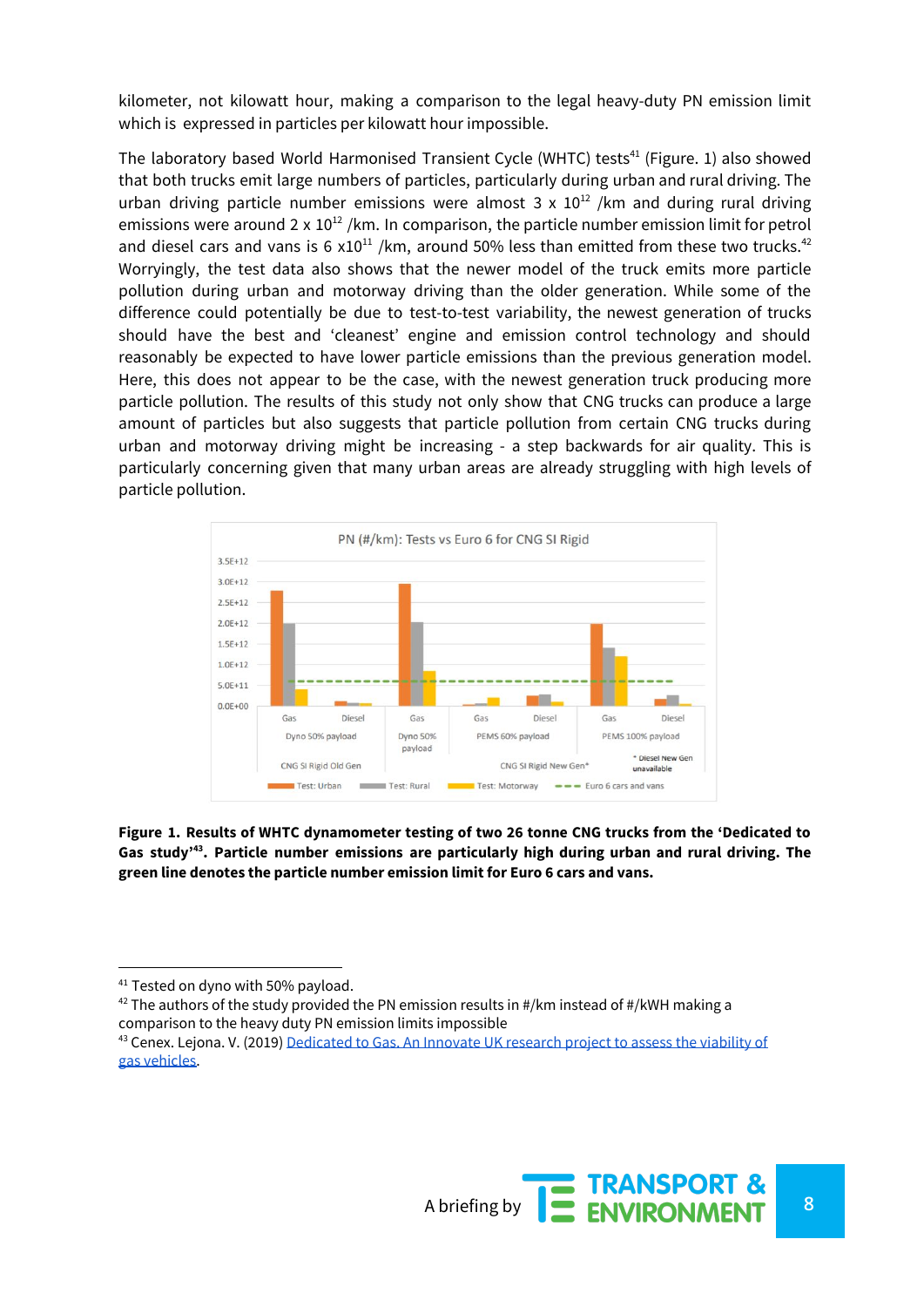Another scientific study by the European Commission's Joint Research Centre (JRC) on heavy duty emissions<sup>44</sup> looked in detail at the particle number emissions of four Euro VI CNG trucks of between 2.5-27 tonnes in mass during on-road and laboratory tests. Weighted particle number emissions for these vehicles were high at between 8 x  $10^{11}$ - 3 x  $10^{12}$  /km, depending on the vehicle and type of test<sup>45</sup> (Figure 2). In line with the results of the 'Dedicated to gas study' the largest number of particles were emitted during cold start  $(1x10^{12} - 5x10^{12}/km)$  and urban driving  $(8x10^{11}-2x10^{12}/km)$  for all but one of the four trucks tested, suggesting that large particle emissions during urban driving may be widespread across the heavy duty CNG fleet.

Given that both independent studies have shown that particle number emissions from CNG trucks can be high especially during urban driving, CNG trucks cannot be seen as a clean alternative to other internal combustion technology. The only truly clean solution are zero-emission trucks which are already starting production this year. The Daimler's eCanter (7.5 tonne) is already in production $^{46}$ , and will be followed by heavier e-trucks from Renault (16 and 26 tonne)<sup>47</sup> and Volvo (16 and 27 tonne)<sup>48</sup> this year meaning that soon many zero emission alternatives will be available for up to 27 tonne trucks.



**Figure 2. Particle number emissions result during cold start, urban, rural and motorway driving from 4 CNG trucks and a CNG bus obtained from a study conducted by the European Commissions' Joint** Research Center.<sup>49</sup> For three of the CNG trucks as well as the CNG bus particle number emissions are **particularly high during cold-start and urban driving. While the JRC study also looked at emissions**

on the road and in the [laboratory.](https://www.ncbi.nlm.nih.gov/pubmed/29425174) *International journal of environmental research and public health*. <sup>45</sup> The results were weighted 14% cold start and 86% mean value of urban, rural and motorway as per the heavy duty engine type-approval procedure.



<sup>&</sup>lt;sup>44</sup> Giechaskiel, B. et. al.. (2018) Solid particle number emission factors of euro VI [heavy-duty](https://www.ncbi.nlm.nih.gov/pubmed/29425174) vehicles

<sup>46</sup> Daimler. (2017, 12, 04) FUSO eCanter- first all-electric trucks in series [production](https://media.daimler.com/marsMediaSite/en/instance/ko/FUSO-eCanter--first-all-electric-trucks-in-series-production-delivered-to-customers-in-Europe.xhtml?oid=32327803) delivered to [customers](https://media.daimler.com/marsMediaSite/en/instance/ko/FUSO-eCanter--first-all-electric-trucks-in-series-production-delivered-to-customers-in-Europe.xhtml?oid=32327803) in Europe.

<sup>&</sup>lt;sup>47</sup> Green Car Congress. (2020, 03, 11) Renault Trucks starts serial [production](https://www.greencarcongress.com/2020/03/renault-trucks-starts-series-production-of-its-electric-trucks.html) of its electric trucks.

<sup>48</sup> Electrive.com. (2019, 11, 06) Volvo FL and Volvo FE [electric](https://www.electrive.com/2019/11/06/volvo-fl-and-volvo-fe-electric-trucks-start-sales-in-europe/) trucks start sales in Europe.

<sup>49</sup> Giechaskiel, B. et. al.. (2018) Solid particle number emission factors of euro VI [heavy-duty](https://www.ncbi.nlm.nih.gov/pubmed/29425174) vehicles on the road and in the [laboratory.](https://www.ncbi.nlm.nih.gov/pubmed/29425174) *International journal of environmental research and public health*.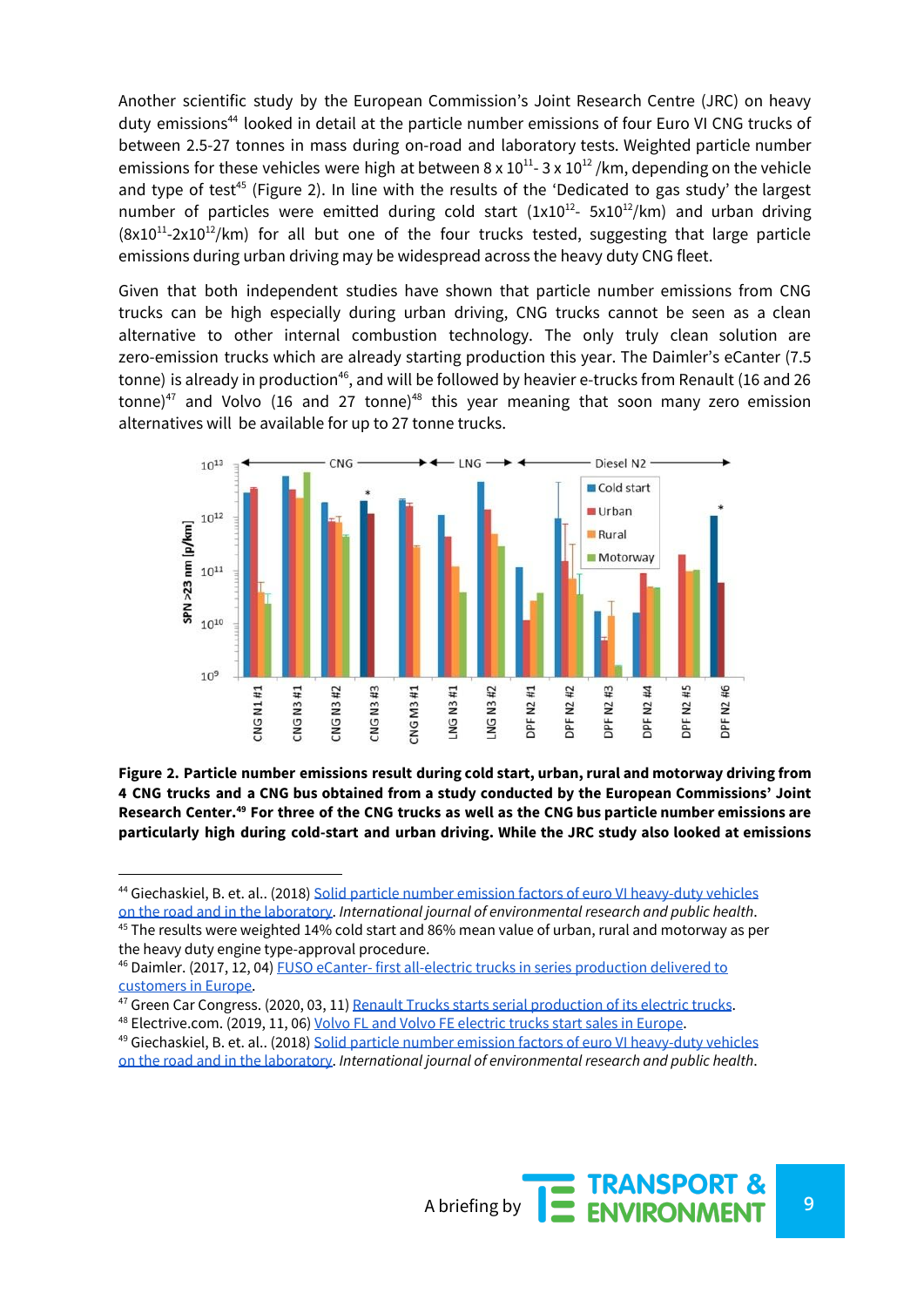**from Liquified natural gas (LNG), for which particle emission results were broadly similar, as well as diesel trucks, only results of CNG trucks are considered in this report.**

#### 3.2. CNG buses are also a source of particle pollution

The same report by the JRC on heavy duty emissions<sup>50</sup> also showed that particle emissions from Euro VI CNG city buses can be high, with particularly high emissions also measured during urban driving. The on-road testing recorded average urban particle number emissions of 1 x  $10^{12}$  / km for the city bus tested, once again higher than permitted for diesel and petrol cars and far from non-existent. While data on particle number pollution from Euro VI CNG buses is very limited, the JRC data on PN emission of a CNG Euro 6 bus presented in Figure 2. shows that CNG buses have the potential to emit large numbers of particles, especially during cold start and urban driving $51$ . As such, CNG buses cannot simply be blanket labelled as 'clean' based on particle mass measurement alone as this metric does not give a full picture of particle pollution from these vehicles. To enable a fair and full comparison of emissions between different propulsion technologies (including electric) particle number emissions must also be considered.

Given the potentially high particle number emissions from CNG buses, the recent purchase of CNG buses by cities in Poland<sup>52</sup>, Spain<sup>53</sup> and Italy<sup>54</sup> as well as other EU member states is a possible risk for urban air quality. City buses are almost exclusively driven in urban areas next to where people live, work and breathe, therefore poor urban emissions performance has the potential to impact a large number of people. Particle pollution from public road transport is unnecessary and already completely avoidable. Truly zero emission electric buses are already available for purchase from manufacturers such as Irizar, Solaris, VDL and Volvo and the number of electric buses in Europe has increased 11 fold in the last five years<sup>55</sup>. Given that there is already a large amount of zero emission buses successfully in use today, there is absolutely no reason for cities to continue to purchase polluting CNG buses when completely zero emission alternatives are available.

#### 3.3. CNG vans exceed the particle number emission limit for diesel and petrol vans

However, it is not just CNG heavy duty trucks and buses that have a particle emission problem. Testing of a Euro 6b CNG van during real world driving conditions (RDE), again by the EU's Joint

on the road and in the [laboratory.](https://www.ncbi.nlm.nih.gov/pubmed/29425174) *International journal of environmental research and public health*.



<sup>&</sup>lt;sup>50</sup> Giechaskiel, B. et. al.. (2018) Solid particle number emission factors of euro VI [heavy-duty](https://www.ncbi.nlm.nih.gov/pubmed/29425174) vehicles on the road and in the [laboratory.](https://www.ncbi.nlm.nih.gov/pubmed/29425174) *International journal of environmental research and public health*. 51 Giechaskiel, B. et. al.. (2018) Solid particle number emission factors of euro VI [heavy-duty](https://www.ncbi.nlm.nih.gov/pubmed/29425174) vehicles

<sup>&</sup>lt;sup>52</sup> NGV Global News. (2018, 07, 20) <u>Man to supply 110 Lion's City CNG buses to [Warsaw](https://www.ngvglobal.com/blog/man-to-supply-110-lions-city-cng-buses-to-warsaw-in-2019-0720) in 2019</u>.

<sup>&</sup>lt;sup>53</sup> SMMT. (2018, 07, 25) [Spanish](https://www.smmt.co.uk/2018/07/spanish-capital-buys-cng-bus-fleet/) capital buys CNG bus fleet.

<sup>&</sup>lt;sup>54</sup> Sustainable Bus. (2018, 07, 29) More than 300 CNG buses in Tper [\(Bologna\)](https://www.sustainable-bus.com/cng-lng/cng-buses-tper-bologna-soon-lng-buses-industria-italiana-autobus/) fleet. And 2019 will be [LNG's](https://www.sustainable-bus.com/cng-lng/cng-buses-tper-bologna-soon-lng-buses-industria-italiana-autobus/) year.

<sup>&</sup>lt;sup>55</sup> Green Car Congress. (2019, 10, 20) Number of electric buses in Europe has [increased](https://www.greencarcongress.com/2019/10/20191020-busworld.html) from around 200 to 2200 in 5 [years](https://www.greencarcongress.com/2019/10/20191020-busworld.html).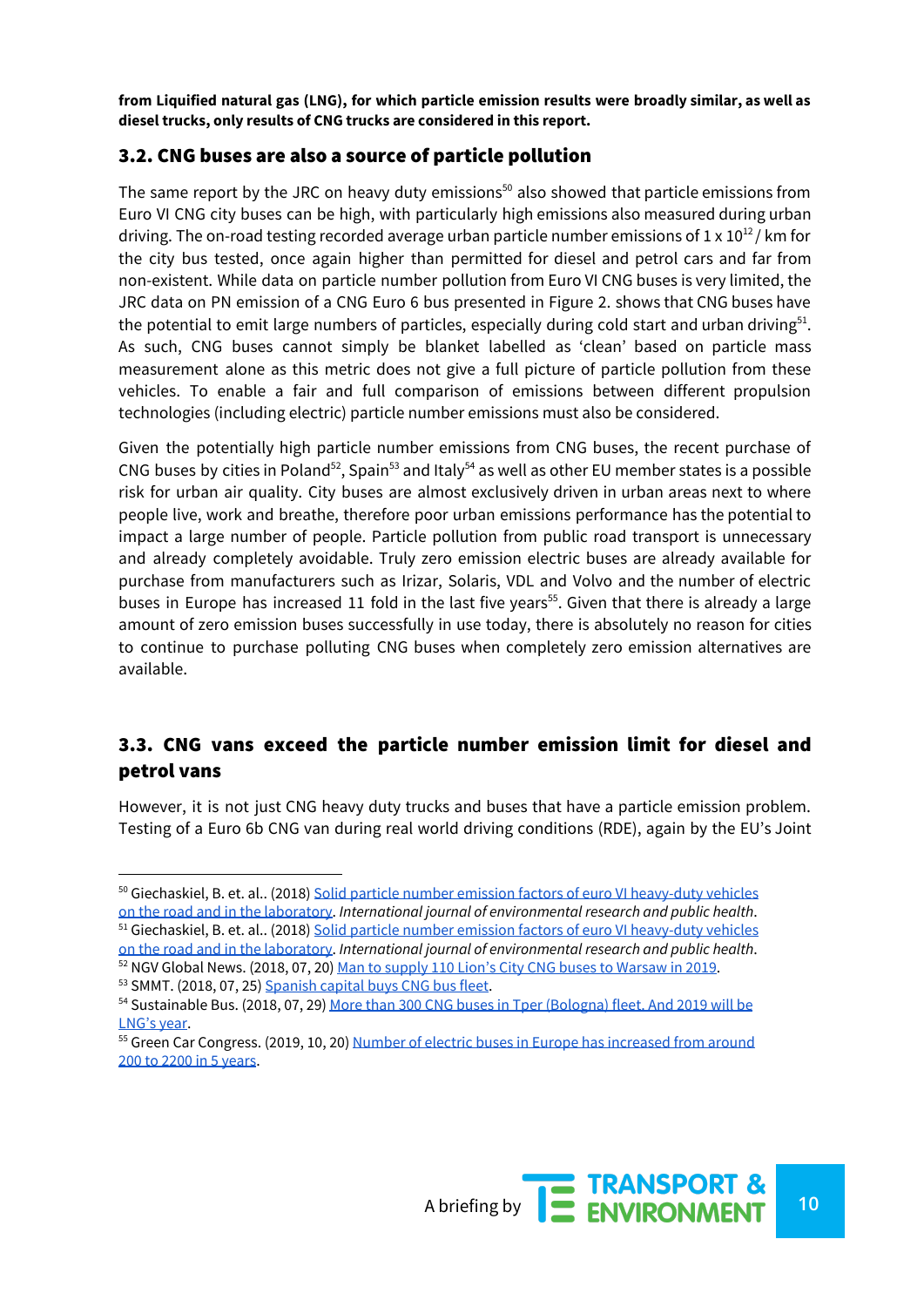Research Centre, measured very high PN emissions of up to 1x10<sup>12</sup>/km<sup>56</sup>. This is more than 50% higher than the  $6x10^{11}$  / km legal limit which is applicable to equivalent diesel and petrol vehicles  $57$  indicating that particle number emissions from CNG vans during real world driving can also be very high. The average emissions on all RDE tests for this van were 6x10 $^{11}$ /km on the verge of the particle number emission limit applicable diesel and petrol vans<sup>58</sup>. These results show that CNG vans can still produce a large amount of particles during real world driving conditions and therefore cannot be considered as 'clean' when it comes to pollutant emissions.

### 3.4. Particle pollution from CNG cars highest during cold-start and urban driving

While particle number emissions from CNG passenger cars are generally reported as below the  $6x10^{11}$ /km limit<sup>59,60</sup>, the emission performance of CNG vehicles varies greatly depending on the type of vehicle and test undertaken. Testing led by the Czech Technical University and Czech University of Life Sciences of four CNG Euro 6 cars on 5 different laboratory tests<sup>61</sup> measured a range in particle emissions of between  $9x10^9 - 9x10^{11}$ /km depending on the test undertaken, showing that under certain driving conditions CNG cars can emit more than the legal particle number emission limit for diesel and petrol cars. This is concerning, as what really matters for air quality and public health is that emission limits are respected under all driving conditions by all cars, but this does not always appear to be the case for CNG. Worryingly, the highest average particle number emissions for the four CNG cars tested were measured during cold start  $(4.6x10^{11}/km)$  and urban driving  $(4.9 \times 10^{11}/km)^{62}$ , which is particularly concerning for urban air quality.

However, the particles discussed thus far are only half of the particle pollution story, the smallest and potentially the most harmful particles are usually not even measured.

## 4. The smallest particles are usually not even measured

Particle emissions measured during most emissions' tests, such as the ones discussed above, do not actually include all of the particles emitted from vehicle exhausts. The current method for measuring particles prescribed by the EU regulation only measures solid particles larger than



<sup>&</sup>lt;sup>56</sup> Suarez-Bertoa, R. et. al.. (2019) On-road emissions of passenger cars beyond the boundary [conditions](https://www.sciencedirect.com/science/article/pii/S001393511930369X) of the [real-driving](https://www.sciencedirect.com/science/article/pii/S001393511930369X) emissions test. *Environmental Research*.

 $57$  Not currently applicable to CNG cars or vans, this is covered in detail in section 4.

<sup>&</sup>lt;sup>58</sup> Average emissions on the RDE test are within the diesel and petrol particle number emission limit if a conformity factor of 1.5 is applied, to account for any increased error of the Portable Emission Measurement System (PEMS) used to measure on-road emission compared to laboratory based equipment.

 $59$ Giechaskiel, B. et.al. (2019) Regulating particle number [measurement](https://reader.elsevier.com/reader/sd/pii/S0013935119300805?token=2C1B7AB19D94B4FB8C9BEBC4FC845E1117297EE7FB718D29BABBD77A7D14B35672261A95B4644FC7BBF278BD19B9B684) from the tailpipe of light-duty [vehicles:](https://reader.elsevier.com/reader/sd/pii/S0013935119300805?token=2C1B7AB19D94B4FB8C9BEBC4FC845E1117297EE7FB718D29BABBD77A7D14B35672261A95B4644FC7BBF278BD19B9B684) The next step?.*Environmental Research*.

<sup>&</sup>lt;sup>60</sup>Kontses, A. et.al.. (2020) Particle number (PN) [emissions](https://www.sciencedirect.com/science/article/abs/pii/S1352231019307654) from gasoline. diesel. LPG. CNG and [hybrid-electric](https://www.sciencedirect.com/science/article/abs/pii/S1352231019307654) light-duty vehicles under real-world driving conditions. *Atmospheric Environment*.

 $^{61}$  Vojtíšek-Lom, M. et.al.. (2018) <u>On-road and [laboratory](https://www.researchgate.net/publication/321018706_On-road_and_laboratory_emissions_of_NO_NO2_NH3_N2O_and_CH4_from_late-model_EU_light_utility_vehicles_Comparison_of_diesel_and_CNG) emissions of NO, NO<sub>[2](https://www.researchgate.net/publication/321018706_On-road_and_laboratory_emissions_of_NO_NO2_NH3_N2O_and_CH4_from_late-model_EU_light_utility_vehicles_Comparison_of_diesel_and_CNG)</sub>, [NH](https://www.researchgate.net/publication/321018706_On-road_and_laboratory_emissions_of_NO_NO2_NH3_N2O_and_CH4_from_late-model_EU_light_utility_vehicles_Comparison_of_diesel_and_CNG)<sub>[3](https://www.researchgate.net/publication/321018706_On-road_and_laboratory_emissions_of_NO_NO2_NH3_N2O_and_CH4_from_late-model_EU_light_utility_vehicles_Comparison_of_diesel_and_CNG)</sub>, [N](https://www.researchgate.net/publication/321018706_On-road_and_laboratory_emissions_of_NO_NO2_NH3_N2O_and_CH4_from_late-model_EU_light_utility_vehicles_Comparison_of_diesel_and_CNG)<sub>2</sub>O [and](https://www.researchgate.net/publication/321018706_On-road_and_laboratory_emissions_of_NO_NO2_NH3_N2O_and_CH4_from_late-model_EU_light_utility_vehicles_Comparison_of_diesel_and_CNG) CH<sub>[4](https://www.researchgate.net/publication/321018706_On-road_and_laboratory_emissions_of_NO_NO2_NH3_N2O_and_CH4_from_late-model_EU_light_utility_vehicles_Comparison_of_diesel_and_CNG)</sub> [from](https://www.researchgate.net/publication/321018706_On-road_and_laboratory_emissions_of_NO_NO2_NH3_N2O_and_CH4_from_late-model_EU_light_utility_vehicles_Comparison_of_diesel_and_CNG)</u> late-model EU light utility vehicles: [Comparison](https://www.researchgate.net/publication/321018706_On-road_and_laboratory_emissions_of_NO_NO2_NH3_N2O_and_CH4_from_late-model_EU_light_utility_vehicles_Comparison_of_diesel_and_CNG) of diesel and CNG. *Science of the Total Environment*.

 $^{62}$  $^{62}$  $^{62}$  Vojtíšek-Lom, M. et.al.. (2018) <u>On-road and [laboratory](https://www.researchgate.net/publication/321018706_On-road_and_laboratory_emissions_of_NO_NO2_NH3_N2O_and_CH4_from_late-model_EU_light_utility_vehicles_Comparison_of_diesel_and_CNG) emissions of NO, NO<sub>2</sub>, [NH](https://www.researchgate.net/publication/321018706_On-road_and_laboratory_emissions_of_NO_NO2_NH3_N2O_and_CH4_from_late-model_EU_light_utility_vehicles_Comparison_of_diesel_and_CNG)<sub>[3](https://www.researchgate.net/publication/321018706_On-road_and_laboratory_emissions_of_NO_NO2_NH3_N2O_and_CH4_from_late-model_EU_light_utility_vehicles_Comparison_of_diesel_and_CNG)</sub>, [N](https://www.researchgate.net/publication/321018706_On-road_and_laboratory_emissions_of_NO_NO2_NH3_N2O_and_CH4_from_late-model_EU_light_utility_vehicles_Comparison_of_diesel_and_CNG)<sub>2</sub>O [and](https://www.researchgate.net/publication/321018706_On-road_and_laboratory_emissions_of_NO_NO2_NH3_N2O_and_CH4_from_late-model_EU_light_utility_vehicles_Comparison_of_diesel_and_CNG) CH<u>[4](https://www.researchgate.net/publication/321018706_On-road_and_laboratory_emissions_of_NO_NO2_NH3_N2O_and_CH4_from_late-model_EU_light_utility_vehicles_Comparison_of_diesel_and_CNG)</u> [from](https://www.researchgate.net/publication/321018706_On-road_and_laboratory_emissions_of_NO_NO2_NH3_N2O_and_CH4_from_late-model_EU_light_utility_vehicles_Comparison_of_diesel_and_CNG)</u> late-model EU light utility vehicles: [Comparison](https://www.researchgate.net/publication/321018706_On-road_and_laboratory_emissions_of_NO_NO2_NH3_N2O_and_CH4_from_late-model_EU_light_utility_vehicles_Comparison_of_diesel_and_CNG) of diesel and CNG. *Science of the Total Environment*.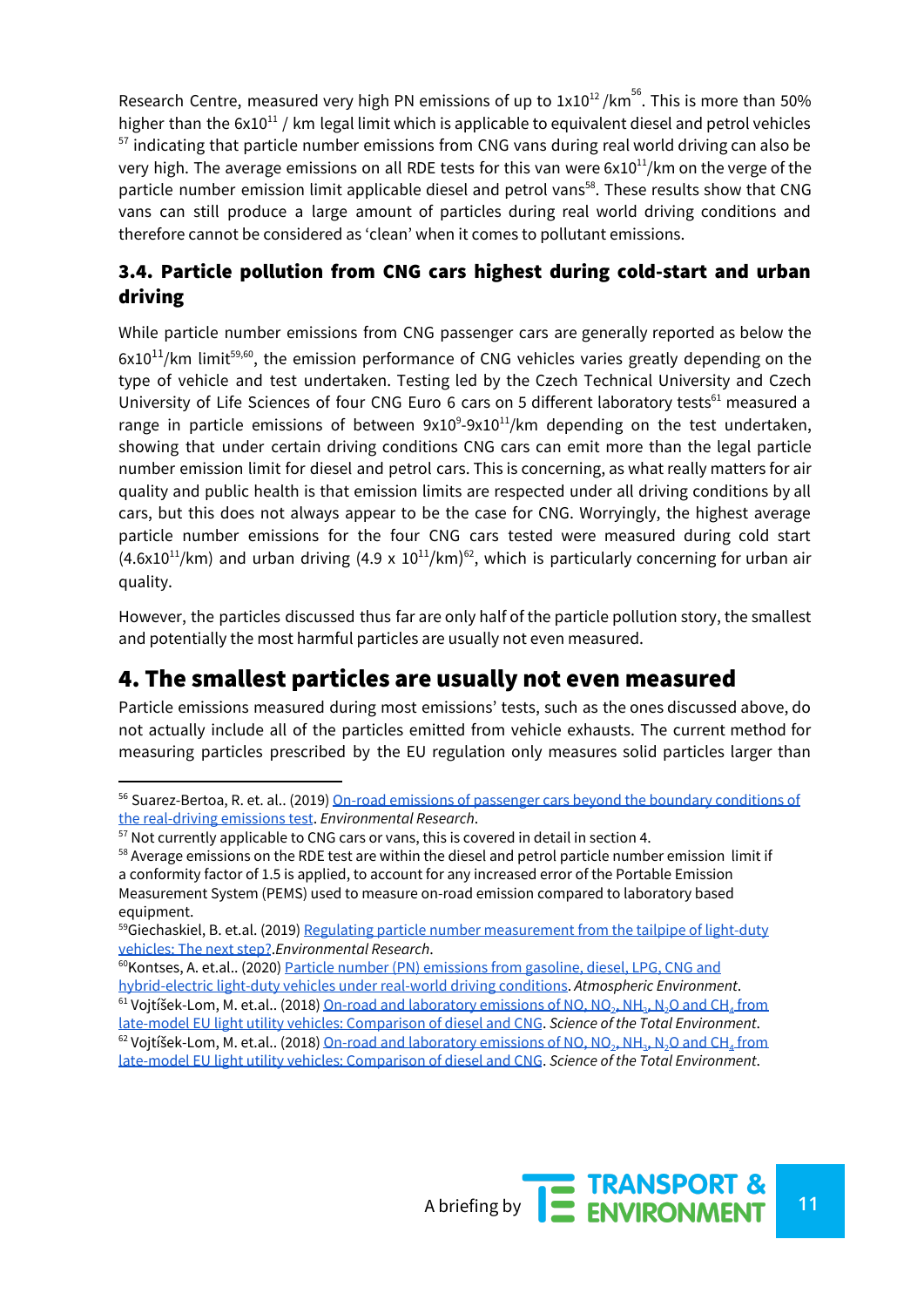23nm, despite particles as small as 2.5 nm emitted out of vehicle exhausts $^{\rm 63}$ . This means that a large proportion of particle pollution from cars, vans, buses and trucks is currently ignored. These miniscule particles are smaller than a typical virus and there is a growing body of evidence to suggest that these particles are a significant risk for public health. Medical studies have shown that these particles are able to deposit in the lungs and airways with very high efficiency  $a_{\text{rad}}$  and are able to travel from there to other areas of the body such as the brain<sup>65</sup>. The most recent evidence has linked these particles to an increased risk of brain cancer<sup>66</sup>.

As part of the future vehicle emission standards for light duty and heavy duty vehicles (post Euro 6/VI), the measurement threshold for particles has been proposed for extension from the current 23nm threshold to 10nm. However, the data discussed in the following section suggests that this will not be enough to ensure implementation of particle filters on all CNG vehicles, which are critical for reducing particle pollution, with further measures necessary to ensure this.

### 4.1. CNG cars emit a lot of very small particles

Only measuring particles larger than 23nm significantly underestimates the total number of particles emitted from vehicles with an internal combustion engine, particularly those fuelled by CNG as a large proportion CNG particles are smaller than  $23$ nm<sup>67</sup>. The EU-funded DownToTen research project, which specialises in the measurement of ultrafine particles, has measured the emissions of several Euro 6 CNG cars and vans. Their research shows because the smallest particles are currently not measured, a large proportion of particle pollution from Euro 6 CNG cars is ignored.

One of the cars tested, a Euro 6b CNG/petrol dual-fuel passenger car (figure 3) emitted between 100-500 times more particles when particles as small as 2.5nm $^\mathbb{8}$  were measured (compared to the usual 23nm cut-off size) during type-approval WLTC (World Harmonised Light Vehicles Test Cycle) and NEDC (New European Drive Cycle) tests while running on CNG fuel. This meant that while the car met the particle number emission limit of  $6x10^{11}$  / km, when only particles larger than 23nm were measured, the car exceeded the limit by between 5-8 times when the measurement was extended to particles as small as 2.5nm, with total particle emissions in the range of  $3x10^{12}$ -5x10<sup>12</sup>/km. Furthermore the car emitted the same amount of total particles or more when

<sup>63</sup> DownToTen. Samaras, Z. (2019) Measuring automotive exhaust particles down to 10 nanometers-DownToTen. Integer Emissions Summit & AdBlue Conference Europe 2019. Munich.

 $<sup>64</sup>$  ICRP respiratory deposition model as presented in DownToTen. Samaras, Z. (2019) Measuring</sup> automotive exhaust particles down to 10 nanometers-DownToTen. Integer Emissions Summit & AdBlue Conference Europe 2019. Munich.

<sup>65</sup> Oberdörster, G. et.al.. (2004) [Translocation](https://www.researchgate.net/publication/8502799_Translocation_of_Inhaled_Ultrafine_Particles_to_the_Brain) of inhaled ultrafine particles to the Brain. *Inhalation Toxicology*.

<sup>&</sup>lt;sup>66</sup> Weichenthal, S. et al.. (2020) [Within-City](https://journals.lww.com/epidem/Fulltext/2020/03000/Within_city_Spatial_Variations_in_Ambient.4.aspx) Spatial Variations in Ambient Ultrafine Particle [Concentrations](https://journals.lww.com/epidem/Fulltext/2020/03000/Within_city_Spatial_Variations_in_Ambient.4.aspx) and Incident Brain Tumors in Adults. *Epidemiology*.

<sup>67</sup> Giechaskiel, B. et. al.. (2018) Solid particle number emission factors of euro VI [heavy-duty](https://www.ncbi.nlm.nih.gov/pubmed/29425174) vehicles on the road and in the [laboratory.](https://www.ncbi.nlm.nih.gov/pubmed/29425174) *International journal of environmental research and public health*.

<sup>68</sup> DownToTen. Samaras, Z. (2019) Particle emissions measurement on CNG vehicle focusing on sub-23nm. TAP conference.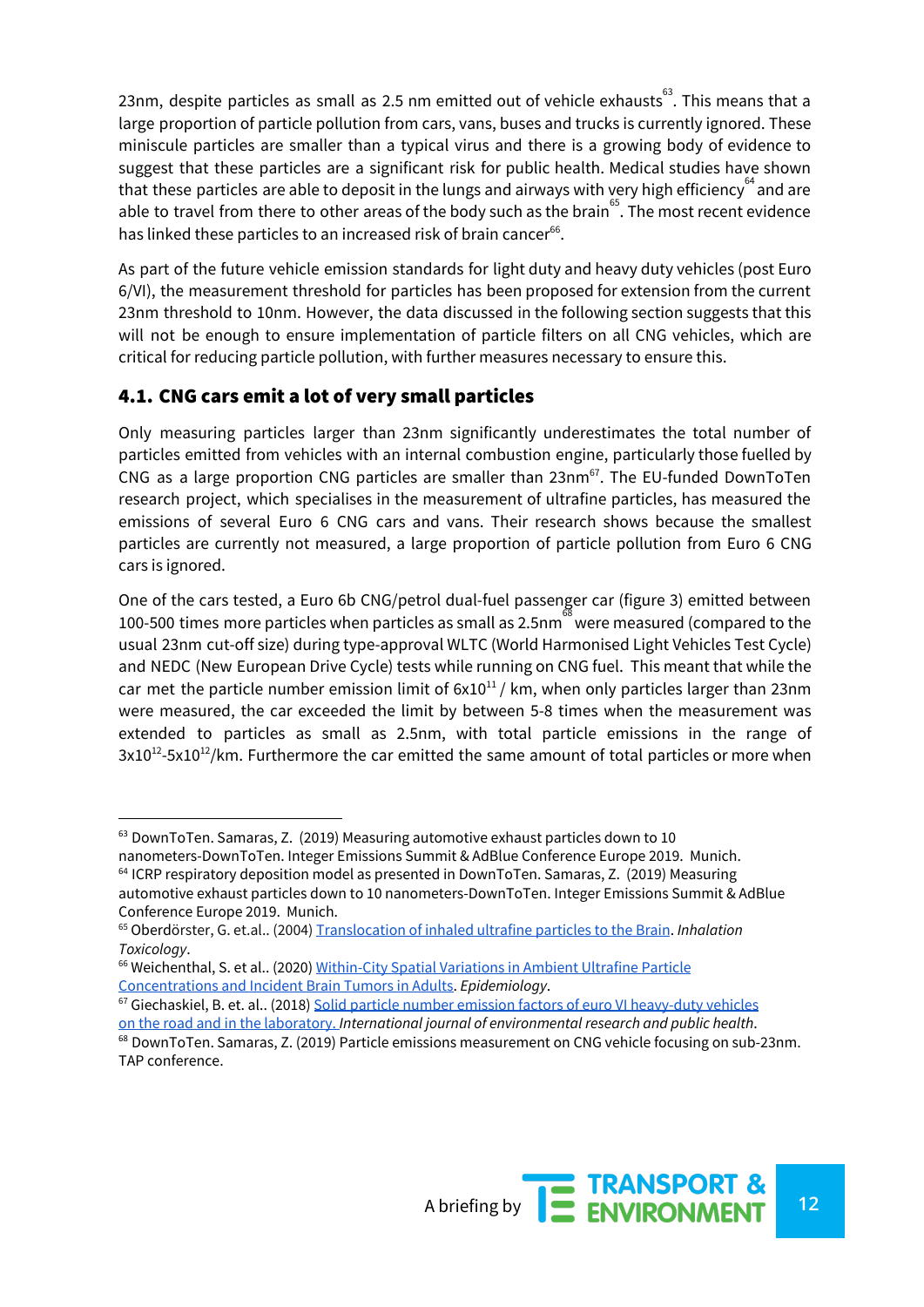running on compressed natural gas compared to petrol confirming that CNG is not a cleaner option.



**Gasoline & CNG Solid Particle Emissions** 

#### **Figure 3. WLTC and NEDC testing of a dual-fuel petrol and compressed natural gas car by the** DownToTen project<sup>69</sup> confirms that CNG is not cleaner when it comes to particle emissions when **particles of all sizes are measured (logarithmic scale).**

A large proportion of the particles emitted from this car were below 10nm in size. Emissions of particles larger than 10nm on the cold WLTC tests (used at type-approval) were around ten times lower than when particles as small as 2.5nm were measured and still below the  $6x10^{11}/km$  limit. This means that extending the current particle measurement threshold to include particles larger than 10nm only would miss a large proportion of the particles emitted from this vehicle and would be insufficient to ensure that a particle filter would need to be fitted to this car. In order to ensure that a particle filter was fitted to this car the particle number emission limit of  $6x10^{11}/km$ would need to be reduced significantly and, if possible, particle measurement should be extended to 2.5nm to ensure that all particles are measured and regulated. For particles of between 2.5-10nm in size this may require accepting a lower measurement accuracy compared to that which is required for larger than 10nm particles.

Another vehicle, tested by the DownToTen group, a Euro 6 CNG van tested on the WLTC test cycle with both cold and hot engine start tests, had much higher particle emissions than the car discussed above. This meant that while the PN emission limit was respected when particles down to 23nm were measured, once the particle measurement was extended to both 10nm and 2.5nm

 $69$  DownToTen. Samaras, Z. (2019) Particle emissions measurement on CNG vehicles focusing on sub-23nm. TAP conference.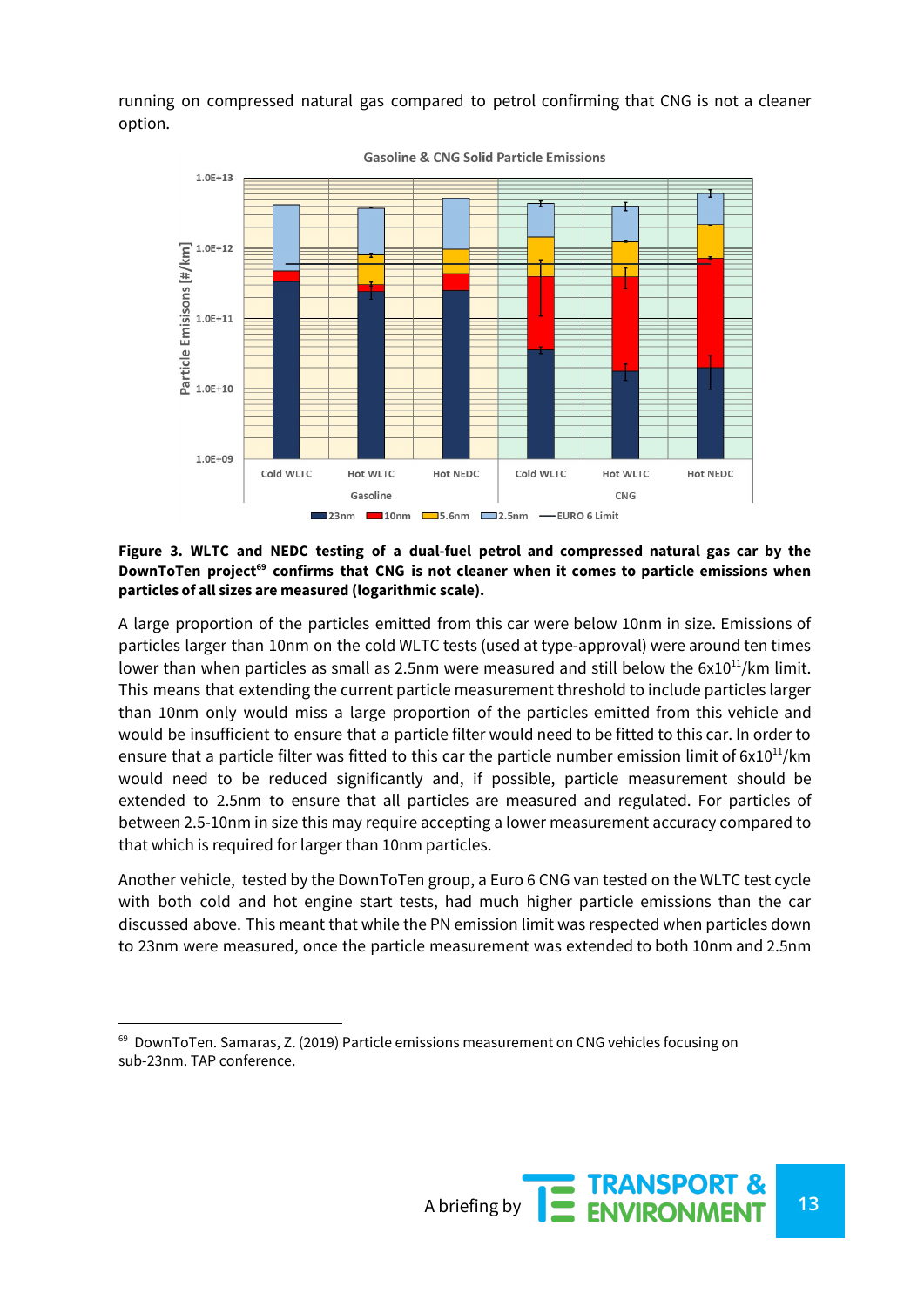the van would not have passed either test<sup>70</sup>. Similar results were reported by the JRC from WLTC testing of two CNG cars; a Euro 6b and a Euro 6d prototype<sup>71</sup>. When particles larger than 10nm were also measured the total number of particles increased by 127% for the Euro 6b car and 152% for the Euro 6d compared to when only particles larger than 23nm were measured. Furthermore, while the Euro 6b vehicle met the  $6x10^{11}/km$  PN limit for particles larger than 23nm, this was not the case when particles larger than 10nm were included. The Euro 6d prototype met the PN emission limit when both 23nm and 10nm particles were measured suggesting that for this car, as with the dual fuel car tested by the DownToTen group, further measures than just the extension of the measurement threshold to 10nm are necessary to ensure the implementation of filters on these vehicles.

#### 4.2. CNG heavy duty emits a lot of small particles too

Small particle emissions are also an issue for CNG heavy duty vehicles. The JRC found, based on the last 3-4 years of their own testing work, that the emissions of 10-23nm particles were almost 100% higher than emissions of only larger than 23nm particles for CNG heavy duty vehicles<sup>71,72</sup>.

Furthermore, a study at the Southwestern Research Institute compared the particle number emissions of a Euro VI 2014 Volvo MD13TC heavy duty diesel engine with a CNG 2012 Cummins ISX12G heavy duty engine. The study found that emissions of particles larger than 25nm<sup>73</sup> from the CNG engine were between 2-8 times higher than the diesel engine, depending on the type of test performed. On one test the CNG engine emitted almost 5 x  $10^{12}$  particles / kW h. This is almost ten times higher than the particle number limit for diesel trucks of 6 x 10 $\rm ^{11}$ / kWh. When particles smaller than 25nm were measured the particle emissions of the CNG engine were even higher, emitting between 5-10 times more of these ultrafine particles than the diesel engine  $^{\text{74}}$ .

The evidence presented above clearly shows that the amount of small particles emitted from CNG heavy duty vehicles can be huge, directly contradicting claims by vehicle manufacturers that CNG cars and trucks emit very little or no particles. The current measurement of particles only down to 23nm in size effectively omits a large proportion of CNG particle pollution as a large proportion of particles emitted from CNG vehicles are smaller than the currently measured size. This clearly demonstrates that in order to fully account for all of the particles emitted from CNG vehicles it is necessary to increase the lower particle size measurement limit from the current 23 nm to 2.5nm.

 $70$  DownToTen. Andersson, J. et.al.. (2019, 06, 17-20) Update on sub-23nm exhaust emissions using the DownToTen sampling and measurement systems. ETH conference on Combustion Generated Nanoparticles. Zurich. Switzerland.

 $<sup>71</sup>$ Giechaskiel, B. et.al.. (2019) Regulating particle number [measurements](https://reader.elsevier.com/reader/sd/pii/S0013935119300805?token=EBF3BD393EA262D8106A41EE9D0BFF0E1337FE4775AB0E8E98C7484333E811609B907C840D56F2ED4BE6F46541A41B97) from the tailpipe of</sup> [light-duty](https://reader.elsevier.com/reader/sd/pii/S0013935119300805?token=EBF3BD393EA262D8106A41EE9D0BFF0E1337FE4775AB0E8E98C7484333E811609B907C840D56F2ED4BE6F46541A41B97) vehicles: The next step?. *Environmental Research.*

<sup>72</sup> Giechaskiel. B., et.al.. (2018) Solid particle number emission factors of Euro VI Heavy-Duty vehicles on the road and in the laboratory. *Int. J. Environ. Res. Public Health.* Similar results were also observed for LNG HD vehicles.

 $^{73}$  As these tests took place in the U.S. where there is no legal requirement to measure PN emissions a 25nm threshold was used for measuring PN emissions instead of the 23nm threshold used in Europe. <sup>74</sup> Southwest Research Institute. Khalek, A, M. et.al.. (2017) Particle Number and Ash Emissions from a Heavy Duty Natural Gas and Diesel w/DPF Engine. 21st ETH Conference on Combustion Generated Nanoparticles. Zurich.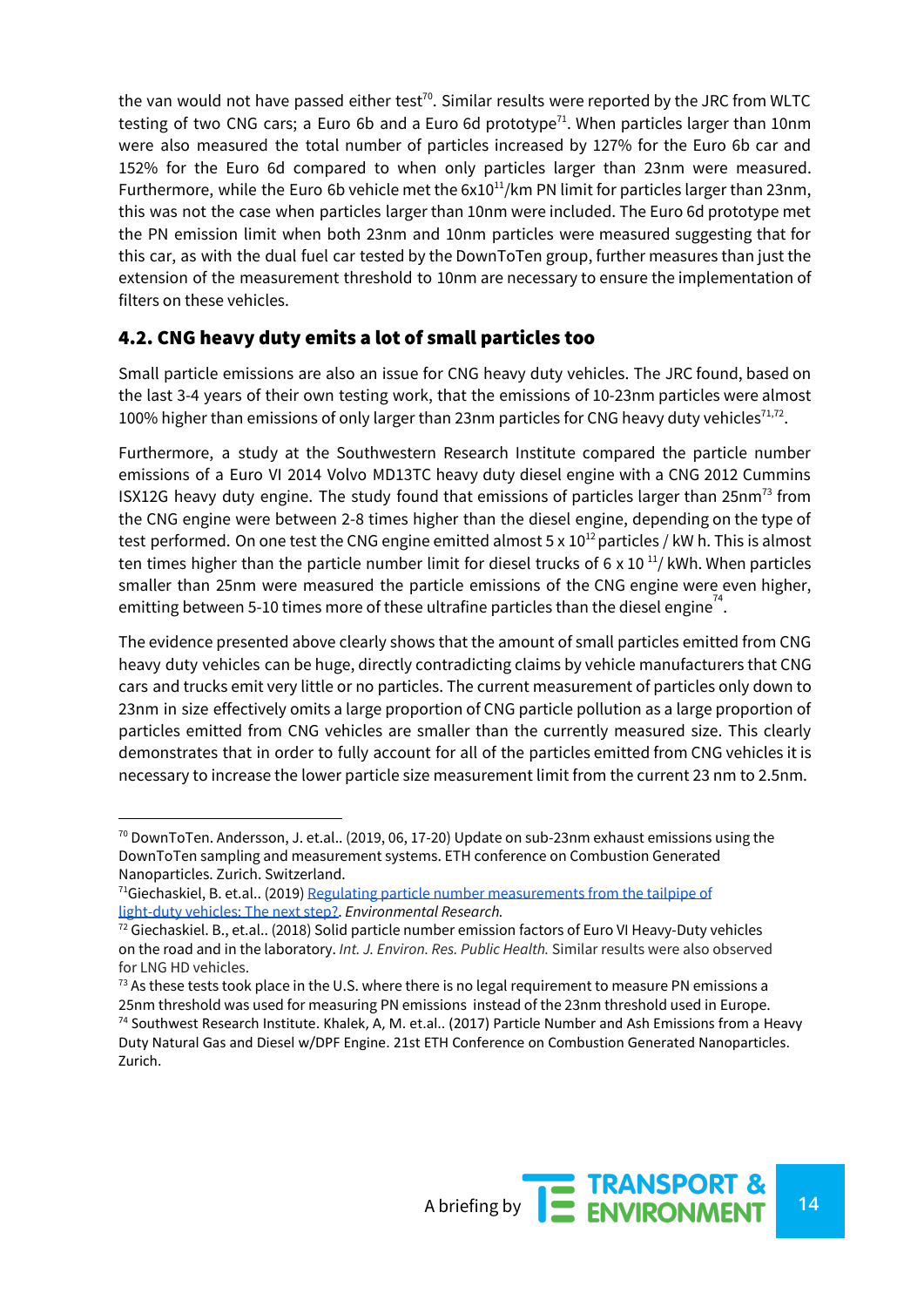### 5. CNG cars and vans also cause secondary particle pollution

### 5.1. CNG cars and vans can also emit large amounts of ammonia which contributes to secondary particle formation

Not all particle pollution from cars is directly emitted as particles from the exhaust. Ammonia, a clear pungent gas emitted from vehicle exhausts forms so-called 'secondary' particles once it is emitted into the air. In fact, it is estimated that each milligram of ammonia can result in the formation of 1 milligram of PM<sub>2.5</sub> (particles smaller than 2.5 micrometers)<sup>75</sup> when mixed with ambient air. Unfortunately, while there is data showing that ammonia emissions are an issue for some passenger cars and vans, including CNG, only ammonia emissions from heavy duty trucks are regulated in the EU at present.

Ammonia emissions can be a significant issue for CNG vehicles. Testing of a Euro 6b CNG van by the European Commission's Joint Research Centre during real world driving (RDE) recorded ammonia emissions of up to 66mg/km<sup>76</sup>, potentially resulting in the formation of 66mg/km of secondary particles. The current particle mass (PM) emission limit for vans is 4.5 mg/km meaning that this limit would effectively be exceeded over 14 times by secondary particles formed from ammonia alone. Another study measuring on road ammonia emissions from 3 Euro 6 CNG cars recorded ammonia emissions of between 10-20 mg/km, with the highest emission recorded during urban driving.The same study recorded ammonia emission of between 13-24 mg/km during laboratory based tests $^{77}$ .

These studies indicate that ammonia emissions, which contribute to particle pollution, can be high from CNG vehicles. However, as the emissions of ammonia and the secondary particles that it forms are currently completely unregulated for passenger cars, these high ammonia emissions are not considered illegal. A limit for ammonia emissions must be implemented for cars and vans as is already the case for heavy duty trucks and buses. The implementation of such a limit will help to reduce the effect that ammonia emissions can have on air quality.

### 6. Conclusions and Policy Recommendations

The emerging evidence regarding the high emissions of both particles and ammonia, a precursor of secondary particles, clearly excludes CNG vehicles from being a solution to Europe's air pollution crisis. Policies to promote the use of this fuel in order to improve air quality are counterproductive and the only way to truly reduce air pollution from transport and achieve the 'zero pollution ambition' of the European Green Deal is to move away from vehicles with an internal combustion engine and fully embrace zero emission technology. In order to achieve this and to limit the environmental and health impacts of CNG vehicles, T&E proposes the following policy recommendations:



<sup>&</sup>lt;sup>75</sup> JRC. Suarez-Bertoa, R. (2019) Current non-regulated emissions in the EU, Integer Emissions Summit & AdBlue Conference Europe 2019. Munich.

 $76$  Suarez-Bertoa, R. et. al.. (2019) On-road emissions of [passenger](https://www.sciencedirect.com/science/article/pii/S001393511930369X) cars beyond the boundary conditions of the [real-driving](https://www.sciencedirect.com/science/article/pii/S001393511930369X) emissions test. *Environmental Research*.

<sup>77</sup> Kontses, A. et.al.. (2019) Particle number (PN) [emissions](https://www.sciencedirect.com/science/article/abs/pii/S1352231019307654) from gasoline, diesel, LPG, CNG and [hybrid-electric](https://www.sciencedirect.com/science/article/abs/pii/S1352231019307654) light-duty vehicles under real-world driving conditions. *Atmospheric Environment.*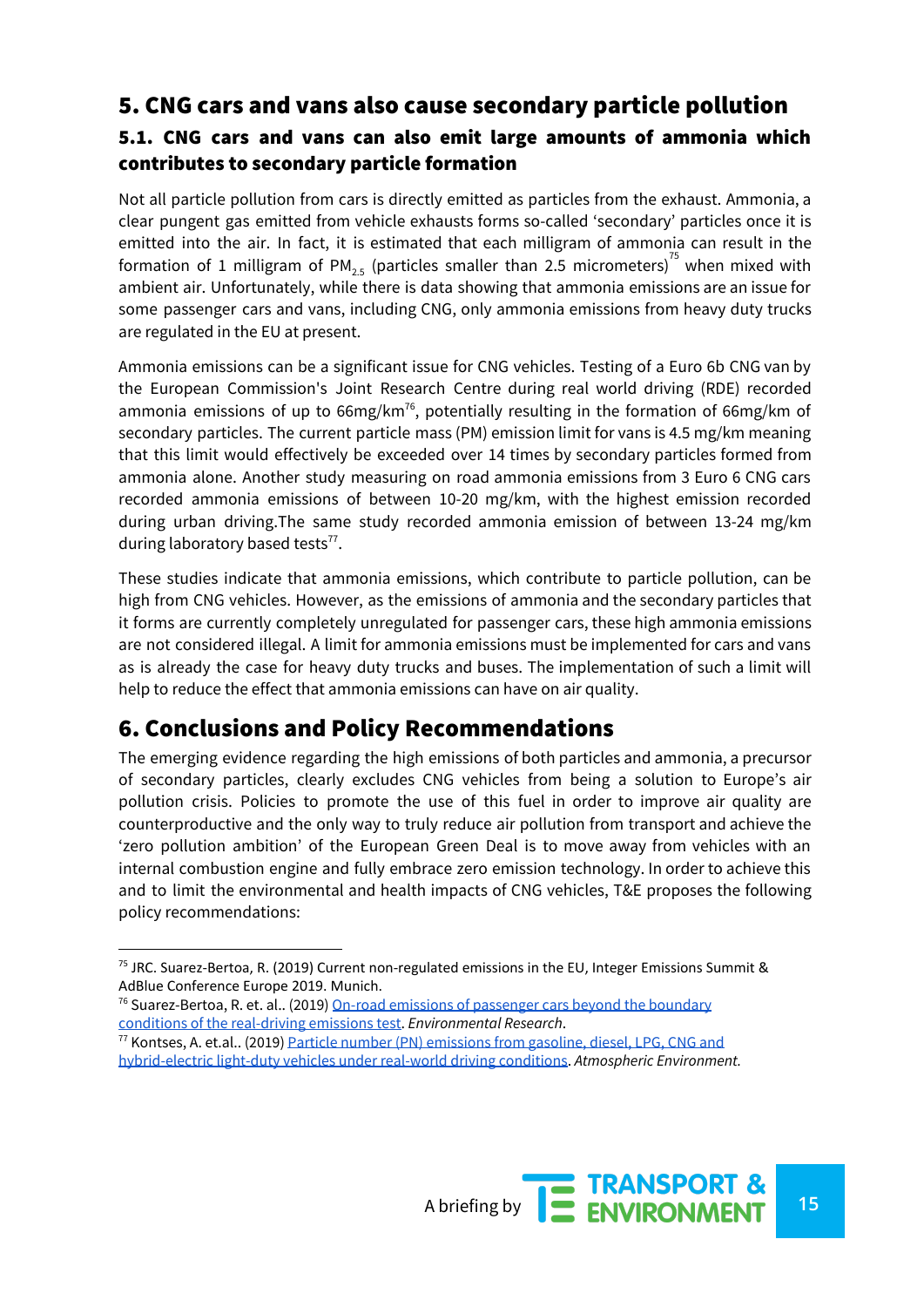**EU funding frameworks and policy strategies should not classify CNG as a clean vehicle technology or sustainable transport fuel.** A number of EU policy instruments including the Alternative Fuel Infrastructure Directive (AFID), Connecting Europe Facility (CEF) and Clean Vehicles Directive (CVD) allow gas technologies, including CNG, to be labeled as clean and therefore benefit from policy and financial support. This is not in line with the EU Green Deal and is not supported by evidence which shows CNG vehicles emit dangerous pollutants and are therefore decisively not clean. In the future - eg. the Next Generation EU Fund and EU Budget 2021-2027 - only zero emissions technology and infrastructure should be eligible. No binding targets for gas infrastructure or support for local authorities to purchase CNG light or heavy duty vehicles should be allowed.

**CNG vehicles should not be counted, labelled or marketed as a 'cleaner, low emission' option for Low-Emission Zones, tolls, taxes or public procurement policies across Europe.** The research summarised above shows CNG is not a low polluting option when all pollution from CNG vehicles is taken into account. As such, these vehicles should not be treated as low emission (e.g. when it comes to tolls for commercial vehicles or Low-Emission Zones) where other conventionally fuelled vehicles are banned. Public procurement should not include the purchase of CNG vehicles especially buses as this will fail to improve air quality in towns and cities. Only truly zero or low emission capable technologies (e.g. battery and fuel cell) should be classified as clean given they do not produce tailpipe emissions.

**A particle number emission limit must be introduced for light duty CNG vehicles in the future post-Euro 6 emission standards.** This limit must be set at a low enough level to ensure particle filters are mandatory for all CNG vehicles, as filters are rarely if ever fitted on CNG vehicles at present. Given that particle filters are already fitted to direct-injection petrol,diesel cars and trucks and will be fitted to gas trucks from 2023, swift adaptation of this technology for CNG cars and vans should be possible.

**Vehicle emissions testing should include all particles.** Particle number measurement during official tests<sup>78</sup> must go beyond the current 23nm size threshold. Accurate measurement down to 10nm is already possible on the road and in the laboratory. Further improvements to the measurement equipment should be made to allow for the measurement of particles as small as 2.5 nm in the laboratory during type-approval, even if in practice this might require accepting a lower measurement accuracy for these particles. This would ensure that all particles released from vehicle exhausts are regulated which is of great importance given their harm to human health and the environment.

#### **The implementation date of the on-road particle number limit for heavy duty (HD) CNG vehicles (part of EURO VI Step E) should be brought forward and aligned with the 79**



 $78$  Laboratory (World Harmonised Light Vehicle Test Procedure (WLTP)) and road (Real Driving Emissions (RDE) based type-approval and in-service conformity testing for cars and vans. Laboratory (World Harmonised Stationary cycle (WHSC) and World Harmonised Transient Cycle (WHTC) and on road emission testing using a Portable Emissions Measurement System (PEMS) for type-approval and in-service conformity testing for buses and trucks.

 $79$  [C\(2019\)](https://ec.europa.eu/info/law/better-regulation/have-your-say/initiatives/11814-Amendment-to-the-emissions-type-approval-testing-for-heavy-duty-vehicles-with-portable-emissions-measurement-systems) 7884 final amending Regulation (EU) No 582/2011.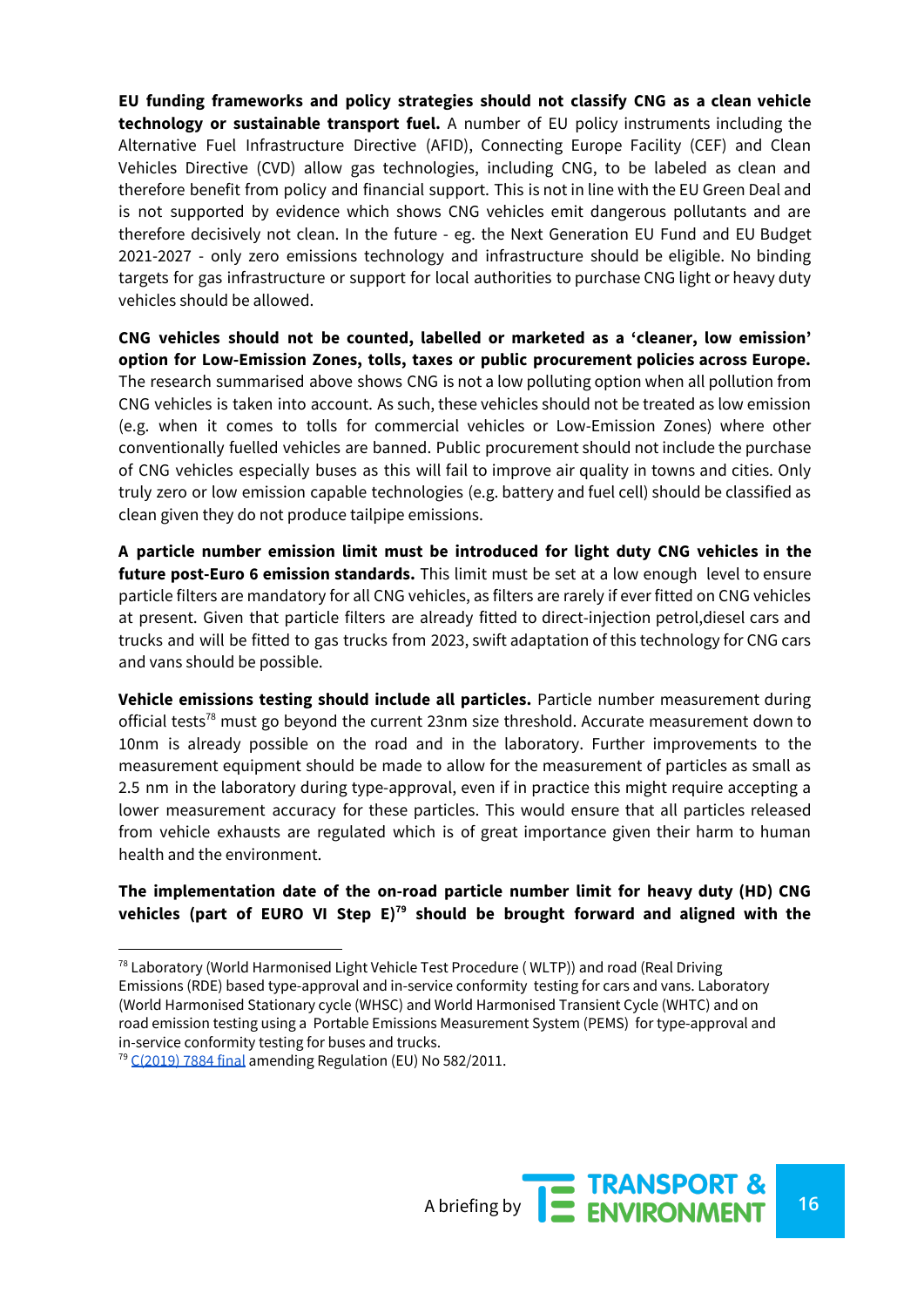**implementation date for diesel heavy duty vehicles.** The current provisions give CNG HD vehicles an unfair regulatory advantage by giving CNG an additional 2 years to comply, compared to diesel vehicles.

**An ammonia emission limit needs to be introduced for all light duty passenger cars and vans.** An ammonia emission limit already exists for heavy duty trucks, however an ammonia emission limit should also be implemented for cars and vans to ensure that ammonia emissions from all vehicles are reduced.

While switching away from fossil gas to biogas or biomethane is one proposed solution for making gas-powered vehicles cleaner and enabling reductions in  $CO<sub>2</sub>$  emissions, T&E has analysed this possibility and has come to the conclusion that it is not a viable solution neither for air quality nor for decarbonising road transport<sup>80</sup>. Firstly, as the chemical composition of fossil gas and biomethane does not vary significantly, switching to biomethane is not expected to result in a significant decrease or elimination of particle emissions or other pollutants such as NOx (nitrogen oxides) $81$  As such, even when powered with biomethane, gas vehicles will continue to contribute to air pollution. Secondly, there is not enough sustainable biogas/biomethane feedstocks (wastes, residues) in the EU to meet the energy demand of EU transport. Even if sustainable feedstocks are exploited to their maximum potential, biomethane could only cover 6.2-9.5% of transport's energy needs. $^{82}$  Thirdly, it is impossible to ensure that gas vehicles actually run on biogas or biomethane as the two fuels are essentially interchangeable, there is no monitoring of use or compliance mechanism in place and it is highly unlikely that an effective mechanism could be introduced in the future.

The upcoming post-Euro 6 emissions legislation that the European Commission has now started working on is the perfect opportunity to implement the new limits for particle and ammonia emissions described above. But strengthening emission limits and test procedures is not enough. The future Euro standards must also deliver zero emission mobility as outlined in the European Green Deal by mapping out a clear pathway towards only zero emission new vehicle sales. All new cars and vans must emit zero pollution as well as zero  $CO<sub>2</sub>$  emission (via EU CO<sub>2</sub> standards) by 2035 at the latest, and all new heavy duty vehicles by 2040. Cars, vans, buses and trucks powered by Compressed Natural Gas do not fulfil these requirements.

### **Acknowledgements**

The author would like to thank Valeria Rizza, Francesco Petracchini and Laura Tomassetti from the National Research Council of Italy, Institute of Atmospheric Pollution Research, Manuel Pujadas Cordero from the Spanish Research Centre for Energy, Environment and



<sup>80</sup> T&E. (2018) CNG and LNG for [vehicles](https://www.transportenvironment.org/sites/te/files/publications/2018_10_TE_CNG_and_LNG_for_vehicles_and_ships_the_facts_EN.pdf) and ships - the facts.

<sup>&</sup>lt;sup>81</sup> Lim, C. (2015) Performance and emission [characteristics](https://www.sciencedirect.com/science/article/abs/pii/S0306261914011349) of a vehicle fueled with enriched biogas and [natural](https://www.sciencedirect.com/science/article/abs/pii/S0306261914011349) gases. *Applied Energy*.

<sup>82</sup> T&E. (2018) CNG and LNG for [vehicles](https://www.transportenvironment.org/sites/te/files/publications/2018_10_TE_CNG_and_LNG_for_vehicles_and_ships_the_facts_EN.pdf) and ships- the facts.